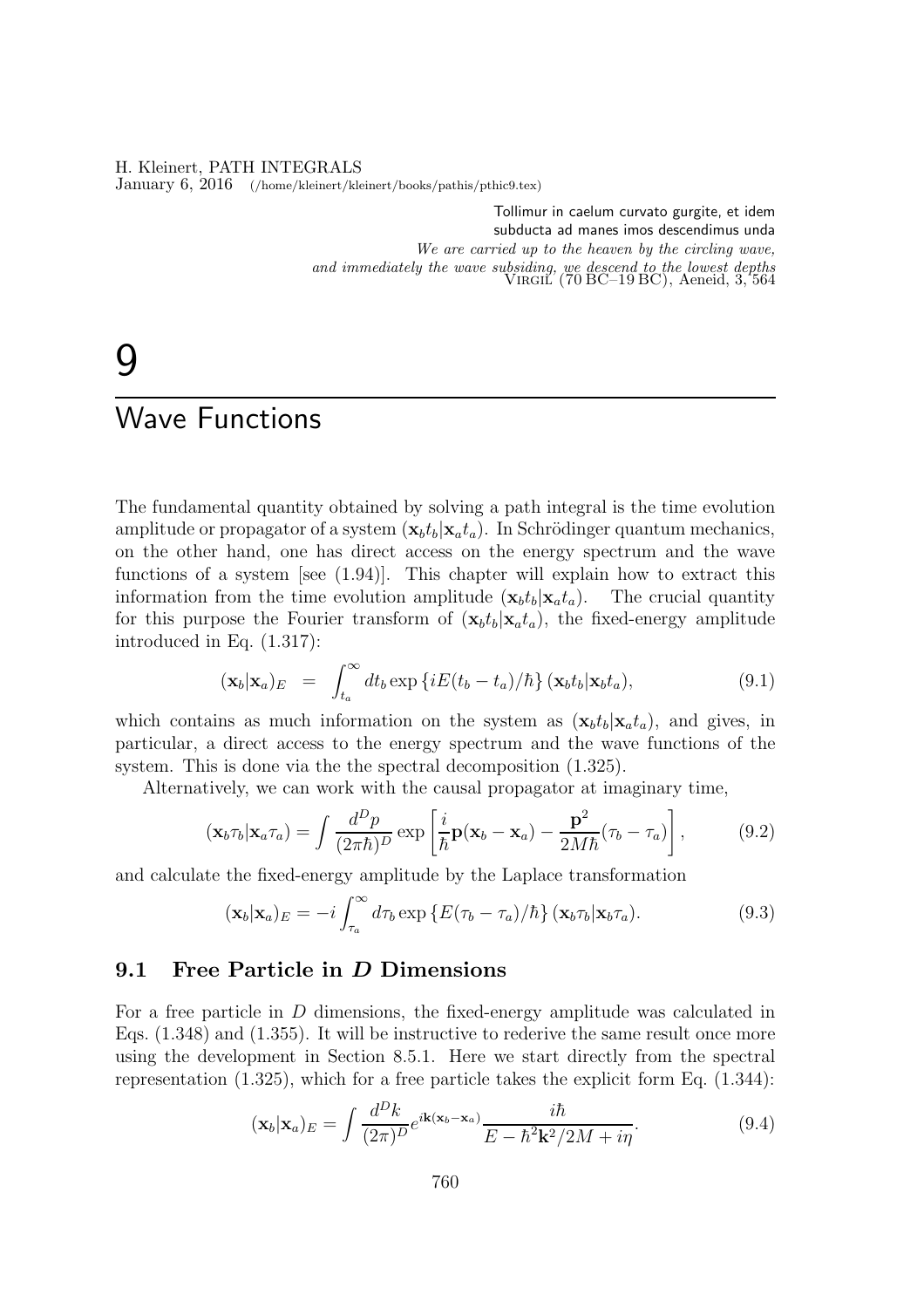The momentum integral can now be done as follows. The exponential function  $\exp(i\mathbf{k}\mathbf{R})$  is written as  $\exp(ikR\cos\vartheta)$ , where **R** is the distance vector  $\mathbf{x}_b - \mathbf{x}_a$  and  $\vartheta$  the angle between **k** and **R**. Then we use formula (8.100) with the coefficients  $(8.101)$  and the hyperspherical harmonics  $Y_{lm}(\hat{x})$  of Eq.  $(8.126)$  and expand

$$
e^{i\mathbf{k}\mathbf{R}} = \sum_{l=0} a_l(i k R) \sum_{\mathbf{m}} Y_{l\mathbf{m}}(\hat{\mathbf{k}}) Y_{l\mathbf{m}}^*(\hat{\mathbf{R}}).
$$
 (9.5)

The integral over k follows now directly from the decomposition into size and direction  $\tilde{d}^D k = d k \tilde{d} k$ , and the orthogonality property (8.115) of the hyperspherical harmonics, according to which

$$
\int d\hat{\mathbf{k}} Y_{l\mathbf{m}}(\hat{\mathbf{k}}) = \delta_{l0} \delta_{\mathbf{m}0} \sqrt{S_D}, \qquad (9.6)
$$

with  $S_D$  of Eq. (1.558). Since  $Y_{00}(\hat{\mathbf{x}}) = 1/\sqrt{S_D}$ , we obtain

$$
(\mathbf{x}_b|\mathbf{x}_a)_E = -\frac{2Mi}{(2\pi)^D} \int_0^\infty dk k^{D-1} \frac{1}{k^2 + \kappa^2} a_0(ikR),\tag{9.7}
$$

where

$$
\kappa \equiv \sqrt{-2ME/\hbar^2},\tag{9.8}
$$

as in (1.346). Inserting  $a_0(ikR)$  from (8.101),

$$
a_0(ikR) = (2\pi)^{D/2} J_{D/2-1}(kR) / (kR)^{D/2-1},
$$
\n(9.9)

we find

$$
(\mathbf{x}_b|\mathbf{x}_a)_E = -\frac{2Mi}{(2\pi)^{D/2}} R^{1-D/2} \int_0^\infty dk k^{D/2} \frac{1}{k^2 + \kappa^2} J_{D/2-1}(kR). \tag{9.10}
$$

The integral

$$
\int_0^\infty dk \frac{k^{\nu+1}}{(k^2 + a^2)^{\mu+1}} J_\nu(kb) = \frac{a^{\nu-\mu}b^\mu}{2^\mu \Gamma(\mu+1)} K_{\nu-\mu}(ab) \tag{9.11}
$$

yields once more the fixed-energy amplitude (1.347).

In two dimensions, the amplitude (1.347) becomes [recall (1.350)]

$$
(\mathbf{x}_b|\mathbf{x}_a)_E = -\frac{iM}{\pi\hbar}K_0(\kappa|\mathbf{x}_b - \mathbf{x}_a|). \tag{9.12}
$$

It can be decomposed into partial waves by inserting

$$
|\mathbf{x}_b - \mathbf{x}_a| = \sqrt{r_b^2 + r_a^2 - 2r_a r_b \cos(\varphi_b - \varphi_a)}.
$$
\n(9.13)

Then a well-known addition theorem for Bessel functions yields the expansion

$$
K_0(\kappa|\mathbf{x}_b - \mathbf{x}_a|) = \sum_{m=-\infty}^{\infty} I_m(\kappa r_<) K_m(\kappa r_>) e^{im(\varphi_b - \varphi_a)}, \qquad (9.14)
$$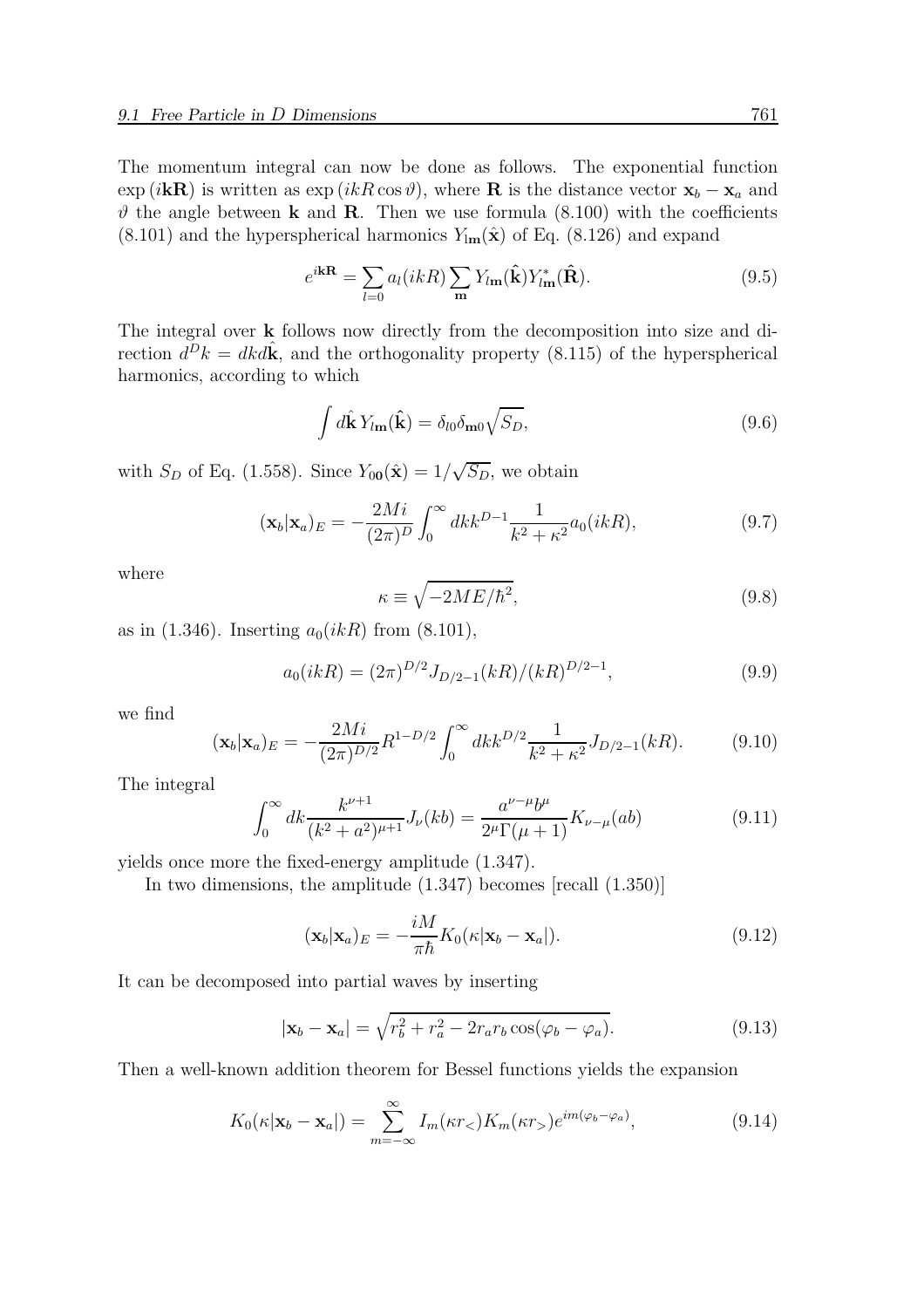where  $r<sub>5</sub>$  and  $r<sub>6</sub>$  are the smaller and larger values of  $r<sub>a</sub>$  and  $r<sub>b</sub>$ , respectively. Hence the fixed-energy amplitude turns into

$$
(\mathbf{x}_b|\mathbf{x}_a)_E = -\frac{2iM}{\hbar} \sum_m I_m(\kappa r_<) K_m(\kappa r_>) \frac{1}{2\pi} e^{im(\varphi_b - \varphi_a)}.
$$
\n(9.15)

This is an analytic function in the complex E-plane. The parameter  $\kappa$  is real for  $E < 0$ . For  $E > 0$ , the square root (9.8) allows for two imaginary solutions,  $\kappa^{\pm} \equiv e^{\mp i\pi/2} k \equiv e^{\mp i\pi/2} \sqrt{2ME}/\hbar$ , so that the amplitude has a right-hand cut. Its discontinuity specifies the continuum of free-particle states. On top of the cut, we use the analytic continuation formulas (valid for  $-\pi/2 < \arg z \le \pi$ )<sup>1</sup>

$$
I_{\mu}(e^{-i\pi/2}z) = e^{-i\pi\mu/2}J_{\mu}(z),
$$
  
\n
$$
K_{\mu}(e^{-i\pi/2}z) = i\frac{\pi}{2}e^{i\pi\mu/2}H_{\mu}^{(1)}(z),
$$
\n(9.16)

to find the fixed-energy amplitude above the cut

$$
(\mathbf{x}_b|\mathbf{x}_a)_{E+i\eta} = \frac{\pi M}{\hbar} \sum_m J_m(kr_<) H_m^{(1)}(kr_>) \frac{1}{2\pi} e^{im(\varphi_b - \varphi_a)}.
$$
\n(9.17)

The reflection properties<sup>2</sup>

$$
H_{\mu}^{(1)}(e^{i\pi}z) = -H_{-\mu}^{(2)}(z) \equiv -e^{-i\pi\mu}H_{\mu}^{(2)}(z),
$$
  
\n
$$
J_{\mu}(e^{i\pi}z) = e^{i\pi\mu}J_{\mu}(z)
$$
\n(9.18)

yield the amplitude below the cut

$$
(\mathbf{x}_b|\mathbf{x}_a)_{E-i\eta} = -\frac{\pi M}{\hbar} \sum_m J_m(kr_<) H_m^{(2)}(kr_>) \frac{1}{2\pi} e^{im(\varphi_b - \varphi_a)}.
$$
(9.19)

The discontinuity across the cut follows from the relation

$$
J_{\mu}(z) = \frac{1}{2} \left[ H_{\mu}^{(1)}(z) + H_{\mu}^{(2)}(z) \right]
$$
 (9.20)

and reads

$$
\operatorname{disc}\left(\mathbf{x}_{b}\vert\mathbf{x}_{a}\right)_{E}=\frac{2\pi M}{\hbar}\sum_{m=-\infty}^{\infty}J_{m}(kr_{b})J_{m}(kr_{a})\frac{1}{2\pi}e^{im(\varphi_{b}-\varphi_{b})}.\tag{9.21}
$$

According to (1.330), the integral over the discontinuity yields the completeness relation

$$
\int_{-\infty}^{\infty} \frac{dE}{2\pi\hbar} \text{disc} \left( \mathbf{x}_b | \mathbf{x}_a \right) E
$$
\n
$$
= \int_{-\infty}^{\infty} \frac{dE}{2\pi\hbar} \frac{2\pi M}{\hbar} \sum_{m=-\infty}^{\infty} J_m(kr_b) J_m(kr_a) \frac{1}{2\pi} e^{im(\varphi_b - \varphi_b)} = \delta(\mathbf{x}_b - \mathbf{x}_a). \tag{9.22}
$$

<sup>1</sup>I.S. Gradshteyn and I.M. Ryzhik, op. cit., Formulas 8.406.1 and 8.407.1.

<sup>2</sup> ibid., Formulas 8.476.1 and 8.476.8.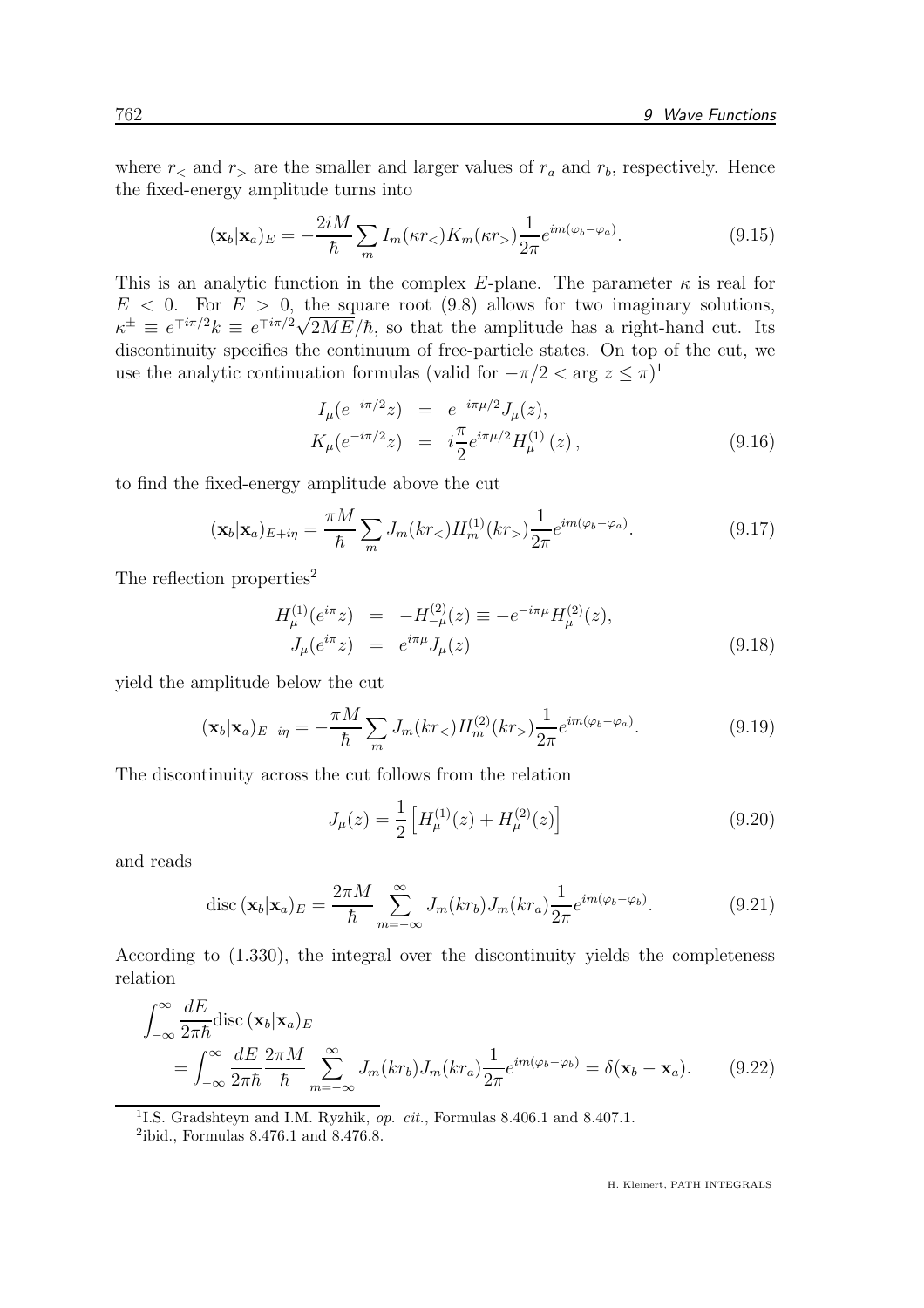After replacing the energy integral by a k-integral,

$$
\int_{-\infty}^{\infty} \frac{dE}{2\pi\hbar} \frac{2\pi M}{\hbar} = \int_{0}^{\infty} dk k,
$$
\n(9.23)

we can also write

$$
\int_{-\infty}^{\infty} \frac{dE}{2\pi\hbar} \operatorname{disc}(\mathbf{x}_b|\mathbf{x}_a)_{E} = \int \frac{d^2k}{(2\pi)^2} e^{i\mathbf{k}(\mathbf{x}_b - \mathbf{x}_a)} = \frac{1}{2\pi} \int_{0}^{\infty} dk k J_0(k|\mathbf{x}_b - \mathbf{x}_a|)
$$

$$
= \sum_{m=-\infty}^{\infty} \int_{0}^{\infty} dk k J_m(kr_b) J_m(kr_a) \frac{1}{2\pi} e^{im(\varphi_b - \varphi_a)}
$$

$$
= \frac{1}{\sqrt{r_b r_a}} \delta(r_b - r_a) \delta(\varphi_b - \varphi_a). \tag{9.24}
$$

The last two lines exhibit the well-known completeness relation of the radial wave functions of a free particle.<sup>3</sup>

#### 9.2 Harmonic Oscillator in D Dimensions

The wave functions of the one-dimensional harmonic oscillator have already been derived in Section 2.6 from a spectral decomposition of the time evolution amplitude. This was possible with the help of Mehler's formula. In D dimensions, the fixed-energy amplitude is the best starting point for determining the wave functions. We take the radial propagator  $(8.142)$  obtained from the angular momentum decomposition (8.141) or, for the sake of greater generality, the radial amplitude (8.144) with an additional centrifugal barrier, continue it to imaginary time  $\tau = it$ , and go over to its Laplace transform

$$
(r_b|r_a)_{E,l} = -i\sqrt{M\omega/\hbar}\sqrt{M\omega r_b r_a/\hbar} \int_{\tau_a}^{\infty} d\tau_b e^{E(\tau_b - \tau_a)/\hbar} \frac{1}{\sin[\omega(\tau_b - \tau_a)]}
$$

$$
\times e^{-\frac{1}{\hbar}\frac{M\omega}{2}\coth[\omega(\tau_b - \tau_a)](r_b^2 + r_a^2)} I_{\mu} \left(\frac{M\omega r_b r_a}{\hbar \sinh[\omega(\tau_b - \tau_a)]}\right). \tag{9.25}
$$

To evaluate the  $\tau$ -integral we make use of a standard integral formula for Bessel functions<sup>4</sup>

$$
\int_0^\infty dx \left[ \coth(x/2) \right]^{2\nu} e^{-\beta \cosh x} J_\mu(\alpha \sinh x) \n= \frac{\Gamma((1+\mu)/2 - \nu)}{\alpha \Gamma(\mu + 1)} W_{\nu, \mu/2} \left( \sqrt{\alpha^2 + \beta^2} + \beta \right) M_{-\nu, \mu/2} \left( \sqrt{\alpha^2 + \beta^2} - \beta \right), (9.26)
$$

where  $W_{\nu,\mu/2}(z)$ ,  $M_{-\nu,\mu/2}(z)$  are the Whittaker functions. The formula is valid for

$$
\operatorname{Re}\beta > |\operatorname{Re}\alpha|, \quad \operatorname{Re}\left(\mu/2 - \nu\right) > -\frac{1}{2}.
$$

 $3$ Compare with Eqs.  $(3.112)$  and  $(3.139)$  in J.D. Jackson, *Classical Electrodynamics*, John Wiley & Sons, New York, 1975.

<sup>&</sup>lt;sup>4</sup>I.S. Gradshteyn and I.M. Ryzhik, op. cit., Formula 6.669.1.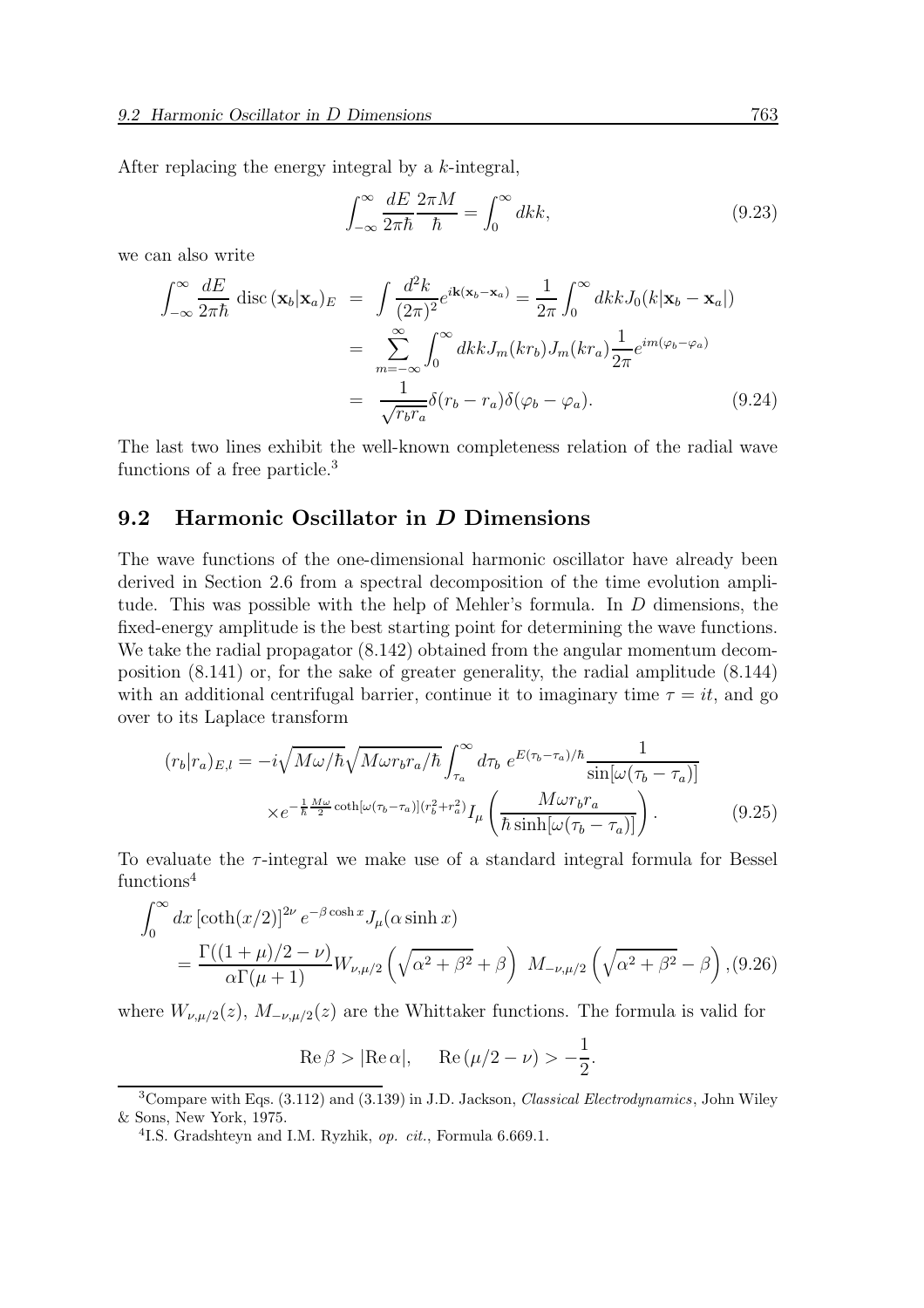By a change of variables

$$
\sqrt{\alpha^2 + \beta^2} \pm \beta = t\alpha_{b,a},
$$

and

$$
\sinh x = (\sinh y)^{-1}, \quad \cosh x = \coth y, \quad \coth(x/2) = e^y, \quad \coth x = \cosh y,
$$

with

$$
dx = dy/\sinh y,
$$

Eq. (9.26) goes over into

$$
\int_0^\infty \frac{dy}{\sinh y} e^{2\nu y} \exp\left[-\frac{1}{2}t(\alpha_b - \alpha_a)\coth y\right] J_\mu\left(t\frac{\sqrt{\alpha_b \alpha_a}}{\sinh y}\right)
$$

$$
= \frac{\Gamma\left((1+\mu)/2-\nu\right)}{t\sqrt{\alpha_b \alpha_a} \Gamma(\mu+1)} W_{\nu,\mu/2}(t\alpha_b) M_{-\nu,\mu/2}(-t\alpha_a). \tag{9.27}
$$

Using the identity

$$
M_{-\nu,\mu/2}(z) \equiv e^{-i(\mu+1)\pi/2} M_{\nu,\mu/2}(-z) \tag{9.28}
$$

and changing the sign of  $\alpha_a$  in (9.27), this can be turned into

$$
\int_0^\infty \frac{dy}{\sinh y} e^{2\nu y} \exp\left[-\frac{1}{2}t(\alpha_b + \alpha_a)\coth y\right] I_\mu \left(\frac{t\sqrt{\alpha_b \alpha_a}}{\sinh y}\right)
$$

$$
= \frac{\Gamma\left((1+\mu)/2 - \nu\right)}{t\sqrt{\alpha_b \alpha_a} \Gamma(\mu+1)} W_{\nu,\mu/2}(t\alpha_b) M_{\nu,\mu/2}(t\alpha_a), \tag{9.29}
$$

with the range of validity

$$
\alpha_b > \alpha_a > 0, \quad \text{Re} \left[ (1 + \mu)/2 - \nu \right] > 0,
$$
  
\n $\text{Re} t > 0, \quad |\text{arg} t| < \pi.$  (9.30)

Setting

$$
y = \omega(t_b - t_a), \quad \alpha_b = \frac{M}{\hbar} \omega r_b^2, \quad \alpha_a = \frac{M\omega}{\hbar} r_a^2, \quad \nu = E/2\omega\hbar \tag{9.31}
$$

in (9.29) brings the radial amplitude (9.25) to the form (valid for  $r_b > r_a$ )

$$
(r_b|r_a)_{E,l} = -i\frac{1}{\omega} \frac{1}{\sqrt{r_b r_a}} \frac{\Gamma((1+\mu)/2 - \nu)}{\Gamma(\mu+1)} W_{\nu,\mu/2} \left(\frac{M\omega}{\hbar} r_b^2\right) M_{\nu,\mu/2} \left(\frac{M\omega}{\hbar} r_a^2\right). \tag{9.32}
$$

The Gamma function has poles at

$$
\nu = \nu_r \equiv (1 + \mu)/2 + n_r \tag{9.33}
$$

for integer values of the so-called radial quantum number of the system  $n_r$  =  $0, 1, 2, \ldots$  . The poles have the form

$$
\Gamma((1+\mu)/2-\nu) \stackrel{\nu \sim \nu_r}{\sim} -\frac{(-1)^{n_r}}{n_r!} \frac{1}{\nu-\nu_r}.
$$
\n(9.34)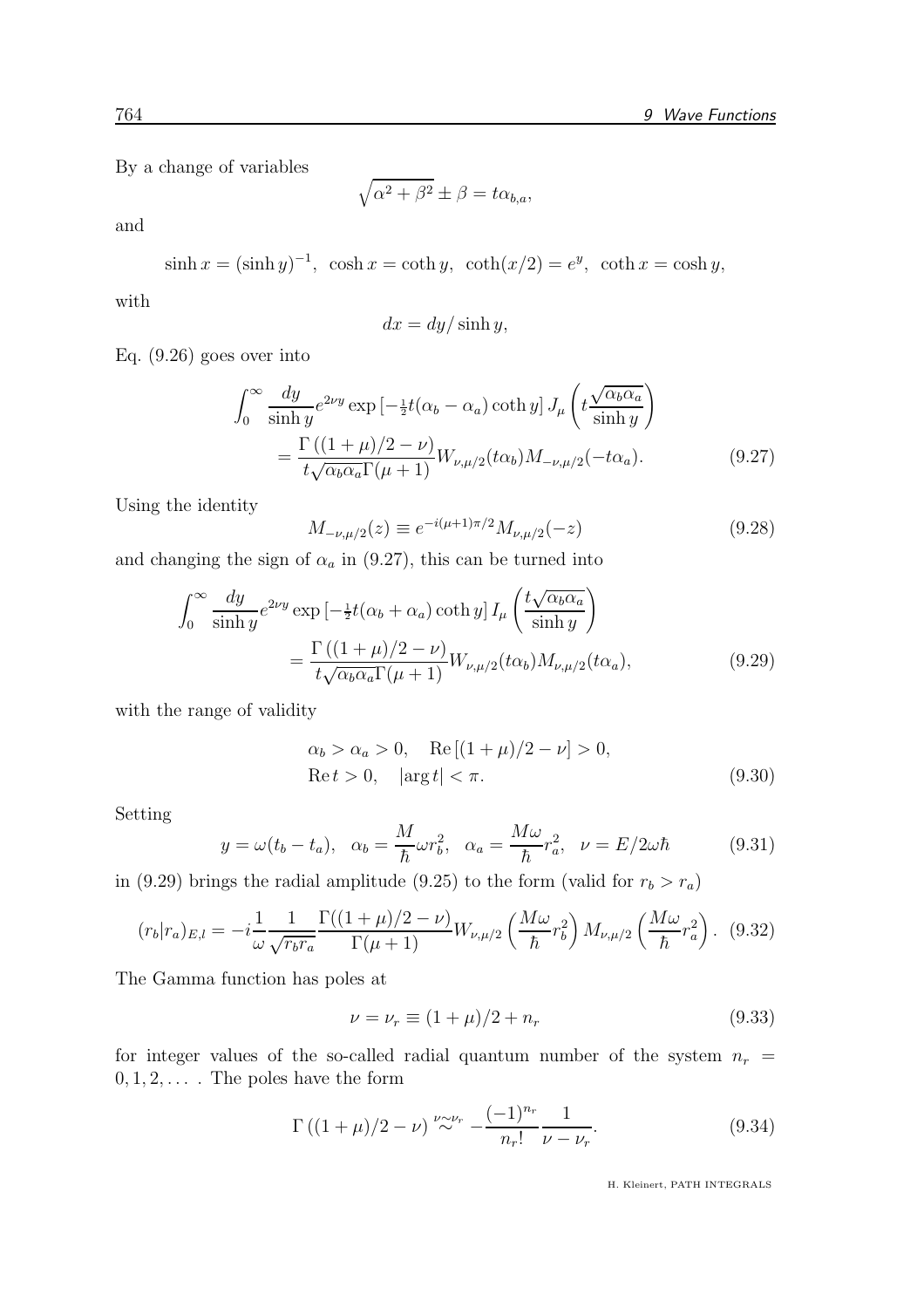Inserting here the particular value of the parameter  $\mu$  for the D-dimensional oscillator which is  $\mu = D/2 + l - 1$ , and remembering that  $\nu = E/2\omega\hbar$ , we find the energy spectrum

$$
E = \hbar\omega \left(2n_r + l + D/2\right). \tag{9.35}
$$

The principal quantum number is defined by

$$
n \equiv 2n_r + l \tag{9.36}
$$

and the energy depends on it as follows:

$$
E_n = \hbar\omega(n + D/2). \tag{9.37}
$$

For a fixed principal quantum number  $n = 2n_r + l$ , the angular momentum runs through  $l = 0, 2, ..., n$  for even, and  $l = 1, 3, ..., n$  for odd n. There are  $d_n = (n +$  $D-1!/(D-1)!n!$  degenerate levels. From the residues  $1/(\nu-\nu_r) \sim 2\hbar\omega/(E-E_n)$ , we extract the product of radial wave functions at given  $n_r, l$ :

$$
R_{n_{r}l}(r_{b}) R_{n_{r}l}(r_{a}) = \frac{1}{\sqrt{r_{b}r_{a}}} \frac{2(-1)^{n_{r}}}{\Gamma(\mu+1)n_{r}!} \times W_{(1+\mu)/2+n_{r},\frac{\mu}{2}}(M\omega r_{b}^{2}/\hbar) M_{(1+\mu)/2+n_{r},\frac{\mu}{2}}(M\omega r_{a}^{2}/\hbar).
$$
\n(9.38)

It is now convenient to express the Whittaker functions in terms of the confluent hypergeometric or Kummer functions:<sup>5</sup>

$$
W_{(1+\mu)/2+n_r,\frac{\mu}{2}}(z) = e^{-z/2}z^{(1+\mu)/2}U(-n_r, 1+\mu, z), \tag{9.39}
$$

$$
M_{(1+\mu)/2+n_r,\frac{\mu}{2}}(z) = e^{-z/2}z^{(1+\mu)/2}M(-n_r, 1+\mu, z). \tag{9.40}
$$

The latter equation follows from the relation

$$
M_{-(1+\mu)/2-n_r,\frac{\mu}{2}}(z) = e^{-z/2}z^{(1+\mu)/2}M(1+\mu+n_r,1+\mu,z),\tag{9.41}
$$

after replacing  $n_r \rightarrow -n_r - \mu - 1$ .

For completeness, we also mention the identity

$$
M(a, b, z) = e^{z} M(b - a, b, -z),
$$
\n(9.42)

so that

$$
M(1 + \mu + n_r, 1 + \mu, z) = e^z M(-n_r, 1 + \mu, -z).
$$
 (9.43)

This permits us to rewrite (9.41) as

$$
M_{-(1+\mu)/2-n_r,\frac{\mu}{2}}(z) = e^{z/2} z^{(1+\mu)/2} M(-n_r, 1+\mu, -z), \tag{9.44}
$$

which turns into  $(9.40)$  by using  $(9.28)$  and appropriately changing the indices.

<sup>&</sup>lt;sup>5</sup>I.S. Gradshteyn and I.M. Ryzhik, op. cit., Formula 9.220.2.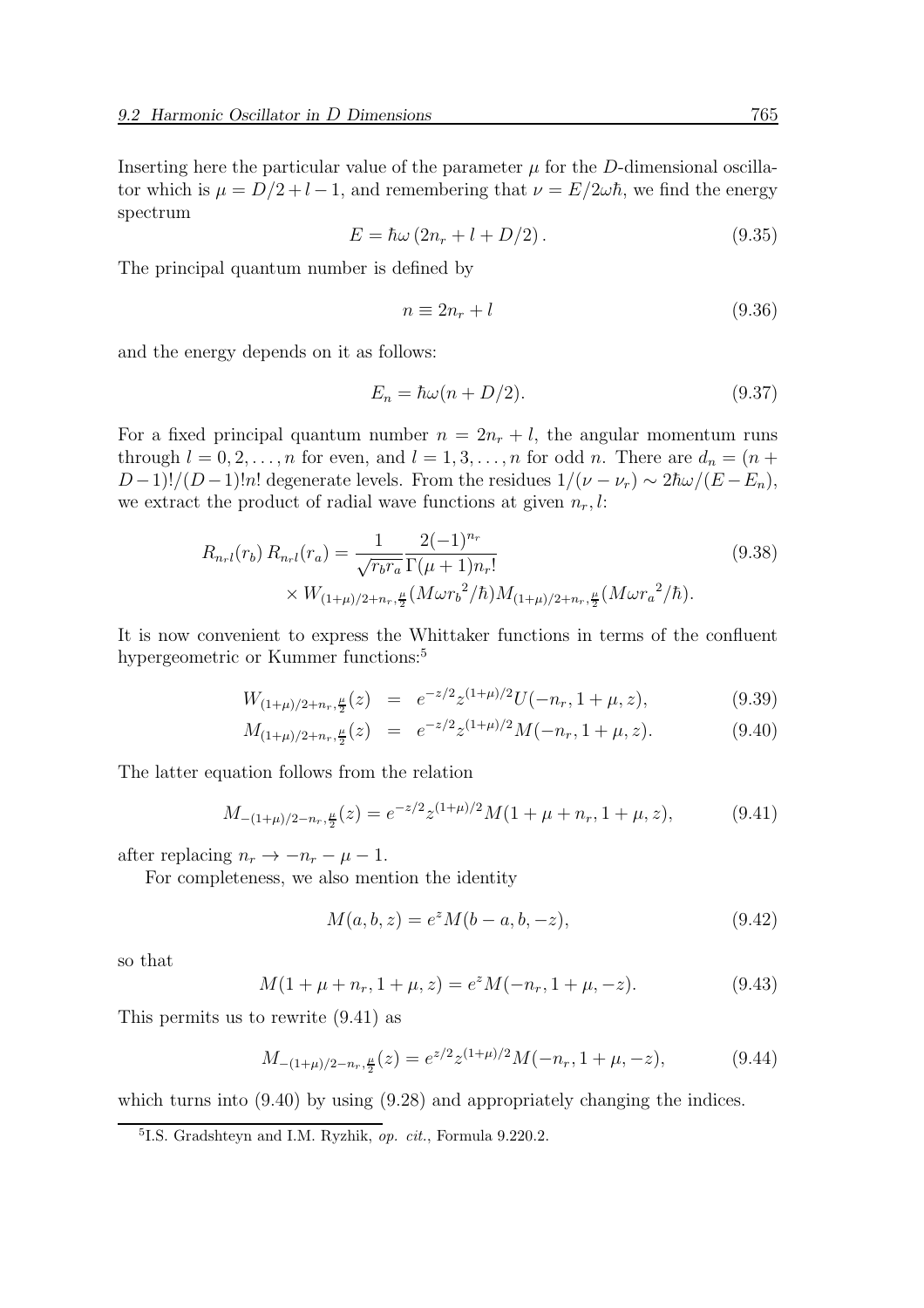The Kummer function  $M(a, b, z)$  has the power series

$$
M(a, b, z) \equiv {}_1F_1(a; b; z) = 1 + \frac{a}{b}z + \frac{a(a+1)}{b(b+1)}\frac{z}{z!} + \dots,
$$
 (9.45)

showing that  $M_{(1+\mu)/2+n_r,\frac{\mu}{2}}(M \omega r_a^2/2\hbar)$  is an exponential  $e^{-M \omega r_a^2/\hbar}$  times a polynomial in  $r_a$  of order  $2n_r$ . A similar expression is obtained for the other factor  $W_{(1+\mu)/2+n_r,\frac{\mu}{2}}(M\omega r_b^2/\hbar)$  of Eq. (9.39). Indeed, the Kummer function  $U(a, b, z)$  is related to  $\overline{M}(a, b, z)$  by <sup>6</sup>

$$
U(a, b, z) = \frac{\pi}{\sin \pi b} \left[ \frac{M(a, b, z)}{\Gamma(1 + a - b)\Gamma(b)} - z^{1 - b} \frac{M(1 + a - b, 2 - b, z)}{\Gamma(a)\Gamma(2 - b)} \right].
$$
 (9.46)

Since  $a = -n_r$  with integer  $n_r$  and  $1/\Gamma(a) = 0$ , we see that only the first term in the brackets is present. Then the identity

$$
\Gamma(-\mu)\Gamma(1+\mu) = \pi/\sin[\pi(1+\mu)]
$$

leads to the relation

$$
U(-n_r, 1+\mu, z) = \frac{\Gamma(-\mu)}{\Gamma(-n_r - \mu)} M(-n_r, 1+\mu, z), \qquad (9.47)
$$

which is a polynomial in z of order  $n_r$ . Thus we have the useful formula

$$
W_{(1+\mu)/2+n_r,\frac{\mu}{2}}(z_b)M_{(1+\mu)/2+n_r,\frac{\mu}{2}}(z_a) = \frac{\Gamma(-\mu)}{\Gamma(-n_r-\mu)}e^{-(z_b+z_a)/2}
$$
  
 
$$
\times (z_b z_a)^{(1+\mu)/2}M(-n_r, 1+\mu, z_b)M(-n_r, 1+\mu, z_a).
$$
 (9.48)

We can therefore re-express Eq. (9.38) as

$$
R_{n_r l}(r_b) R_{n_r l}(r_a) = \sqrt{\frac{M\omega}{\hbar}} \frac{2(-)^{n_r} \Gamma(-\mu)}{\Gamma(-n_r - \mu) \Gamma(1 + \mu) n_r!} \times e^{-M\omega(r_b^2 + r_a^2)/2\hbar} \left(M\omega r_b r_a/\hbar\right)^{1/2 + \mu} \times M(-n_r, 1 + \mu, M\omega r_b^2/\hbar) M(-n_r, 1 + \mu, M\omega r_a^2/\hbar).
$$
\n(9.49)

We now insert

$$
\frac{(-)^{n_r}\Gamma(-\mu)}{\Gamma(-n_r-\mu)} = \frac{\Gamma(n_r+1+\mu)}{\Gamma(1+\mu)},\tag{9.50}
$$

setting  $\mu = D/2 + l - 1$ , and identify the wave functions as

$$
R_{n_{r}l}(r) = C_{n_{r}l} \left( M\omega/\hbar \right)^{1/4} \left( M\omega r^{2}/\hbar \right)^{l/2 + (D-1)/4}
$$
  
× $e^{-M\omega r^{2}/2\hbar} M(-n_{r}, l + D/2, M\omega r^{2}/\hbar),$  (9.51)

<sup>&</sup>lt;sup>6</sup>M. Abramowitz and I. Stegun, *Handbook of Mathematical Functions*, Dover, New York, 1965, Formula 13.1.3.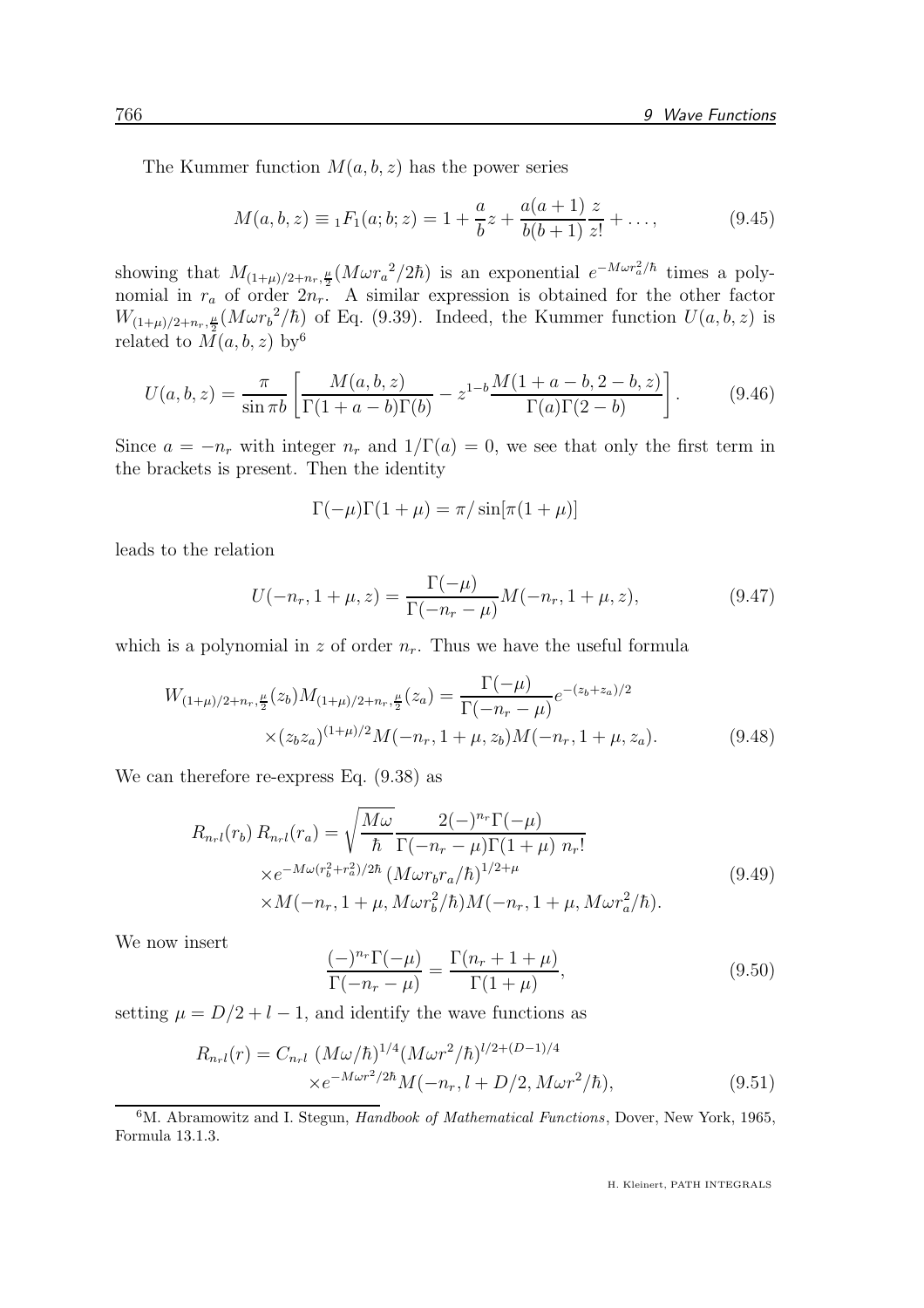with the normalization factor

$$
C_{n_{r}l} = \frac{\sqrt{2}}{\Gamma(1+\mu)} \sqrt{\frac{(n_{r}+\mu)!}{n_{r}!}}.
$$
\n(9.52)

By introducing the Laguerre polynomials <sup>7</sup>

$$
L_n^{\mu}(z) \equiv \frac{(n+\mu)!}{n!\mu!} M(-n, \mu+1, z), \tag{9.53}
$$

and using the integral formula<sup>8</sup>

$$
\int_0^\infty dz e^{-z} z^\mu L_n^\mu(z) L_{n'}^\mu(z) = \delta_{nn'} \frac{(n+\mu)!}{n!},\tag{9.54}
$$

we find that the radial wave functions satisfy the orthonormality relation

$$
\int_0^\infty dr R_{n_r}r(r) R_{n'_r}r(r) = \delta_{n_r n'_r}.
$$
\n(9.55)

The radial imaginary-time evolution amplitude has now the spectral representation

$$
(r_b \tau_b | r_a \tau_a)_l = \sum_{n_r=0}^{\infty} R_{n_r l}(r_b) R_{n_r l}(r_a) e^{-E_n(\tau_b - \tau_a)/\hbar}, \qquad (9.56)
$$

with the energies

$$
E_n = \hbar\omega(n + D/2) = \hbar\omega(2n_r + l + D/2).
$$
 (9.57)

The full causal propagator is given, as in (8.91), by

$$
\left(\mathbf{x}_b \tau_b \middle| \mathbf{x}_a \tau_a\right) = \frac{1}{(r_b r_a)^{(D-1)/2}} \sum_{l=0}^{\infty} (r_b \tau_b \middle| r_a \tau_a) \sum_m Y_{lm}(\hat{\mathbf{x}}_b) Y_{lm}^*(\hat{\mathbf{x}}_a). \tag{9.58}
$$

From this, we extract the wave functions

$$
\psi_{n_rlm}(\mathbf{x}) = \frac{1}{r^{(D-1)/2}} R_{n_rl}(r) Y_{lm}(\hat{\mathbf{x}}).
$$
\n(9.59)

They have the threshold behavior  $r<sup>l</sup>$  near the origin.

The one-dimensional oscillator may be viewed as a special case of these formulas. For  $D = 1$ , the partial wave expansion amounts to a separation into even and odd wave functions. There are two "spherical harmonics",

$$
Y_{e,o}(\hat{x}) = \frac{1}{\sqrt{2}} (\Theta(x) \pm \Theta(-x)),
$$
\n(9.60)

<sup>7</sup> I.S. Gradshteyn and I.M. Ryzhik, op. cit., Formula 8.970 (our definition differs from that in L.D. Landau and E.M. Lifshitz, Quantum Mechanics, Pergamon, London, 1965, Eq. (d.13). The relation is  $L_n^{\mu} = (-)^{\mu}/(n+\mu)! L_{n+\mu}^{\text{L.L.}\,\mu}$ .

<sup>8</sup> ibid., Formula 7.414.3.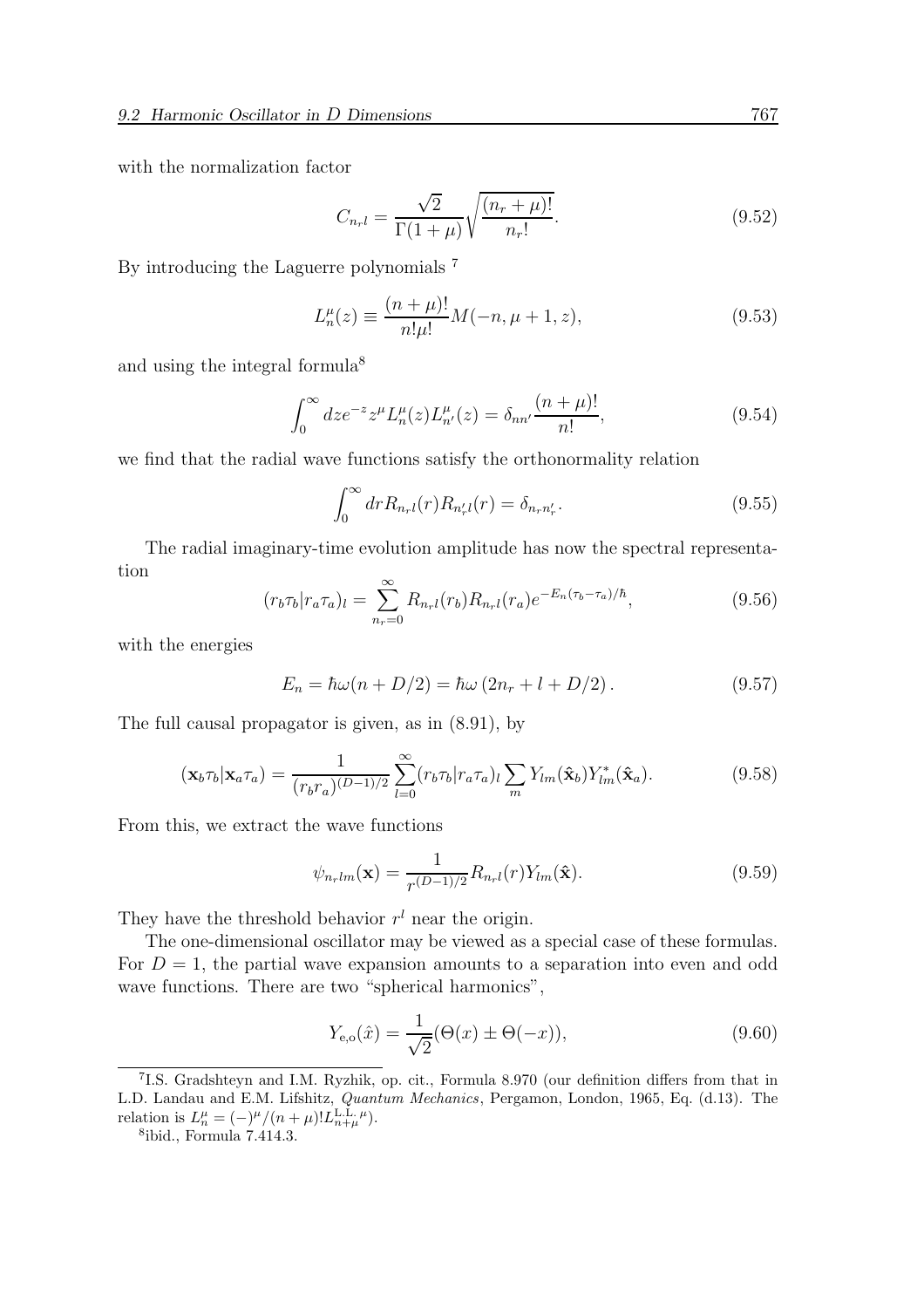and the amplitude has the decomposition

$$
(x_b \tau_b | x_a \tau_a) = (r_b \tau_b | r_a \tau_a)_e Y_e(\hat{x}_b) Y_e(\hat{x}_a) + (r_b \tau_b | r_a \tau_a)_o Y_o(\hat{x}_b) Y_o(\hat{x}_a), \tag{9.61}
$$

with the "radial" amplitudes

$$
(r_b \tau_b | r_a \tau_a)_{e,o} = (x_b \tau_b | x_a \tau_a) \pm (-x_b \tau_b | x_a \tau_a). \tag{9.62}
$$

These are known from Eq. (2.177) to be

$$
(r_b \tau_b | r_a \tau_a)_{e,o} = \frac{1}{\sqrt{2\pi}} \sqrt{\frac{M\omega/\hbar}{\sinh[\omega(\tau_b - \tau_a)]}} \times \exp\left[-\frac{M\omega}{2\hbar} (r_b^2 + r_a^2) \cot \omega(\tau_b - \tau_a)\right] 2 \left\{\begin{array}{c} \cosh \\ \sinh \end{array}\right\} (M\omega r_b r_a/\hbar).
$$
\n(9.63)

The two cases coincide with the integrand of  $(9.25)$  for  $l = 0$  and 1, respectively, since  $\mu = l + D/2 - 1$  takes the values  $\pm 1/2$  and

$$
\sqrt{z}I_{\mp\frac{1}{2}}(z) = \frac{2}{2\pi} \begin{cases} \cosh z, \\ \sinh z. \end{cases}
$$
\n(9.64)

The associated energy spectrum (9.35) is

$$
E = \begin{cases} \hbar\omega(2n_r + \frac{1}{2}) & \text{even,} \\ \hbar\omega(2n_r + \frac{3}{2}) & \text{odd,} \end{cases}
$$
 (9.65)

with the radial quantum number  $n_r = 0, 1, 2, \ldots$ . The two cases follow the single formula

$$
E = \hbar\omega(n + \frac{1}{2}),\tag{9.66}
$$

where the principal quantum number  $n = 0, 1, 2, \ldots$  is related to  $n_r$  by  $n = 2n_r$  and  $n = 2n_r + 1$ , respectively. The radial wave functions (9.51) become

$$
R_{n_r,e}(r) = (M\omega/\hbar)^{1/4} \sqrt{\frac{2\Gamma(n_r+\frac{1}{2})}{\pi n_r!}} M(-n_r,\tfrac{1}{2},M\omega r^2/\hbar), \tag{9.67}
$$

$$
R_{n_r,\text{o}}(r) = (M\omega/\hbar)^{1/4} \sqrt{\frac{2\Gamma(n_r+\frac{3}{2})}{(\pi/4)n_r!}} \sqrt{\frac{M\omega r^2}{\hbar}} M(-n_r,\tfrac{3}{2},M\omega r^2/\hbar). \quad (9.68)
$$

The special Kummer functions appearing here are Hermite polynomials

$$
M(-n, \frac{1}{2}, x^2) = \frac{n!}{(2n)!} (-)^n H_{2n}(x), \qquad (9.69)
$$

$$
M(-n, \frac{3}{2}, x^2) = \frac{n!}{(2n+1)!}(-)^n H_{2n+1}(x)/2\sqrt{x}.
$$
 (9.70)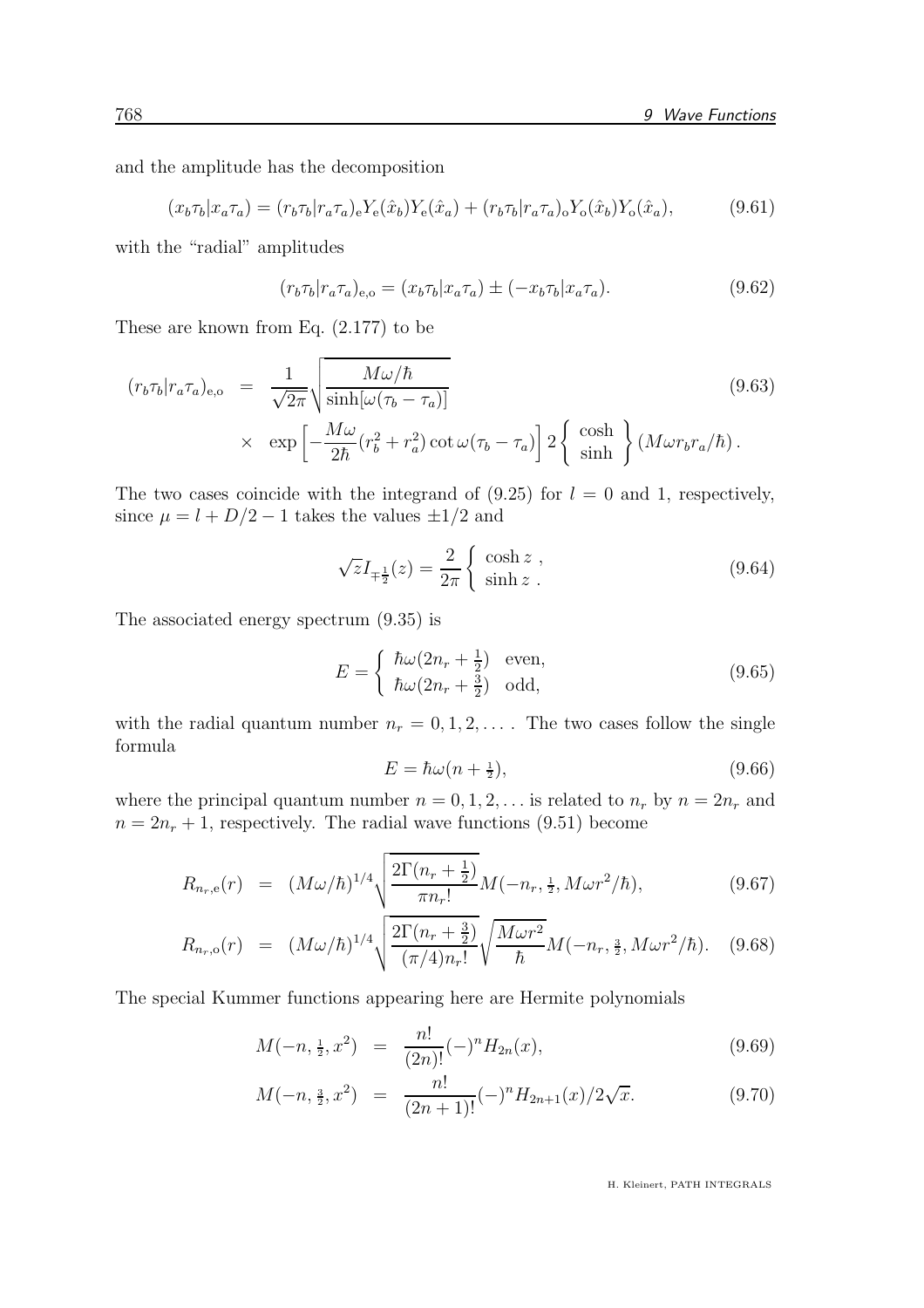Using the identity

$$
\Gamma(z)\Gamma(z+\frac{1}{2}) = (2\pi)^{1/2}2^{-2z+1/2}\Gamma(2z),\tag{9.71}
$$

we obtain in either case the radial wave functions [to be compared with the onedimensional wave functions (2.302)]

$$
R_n(r) = N_n \sqrt{2} \lambda_{\omega}^{-1/2} e^{-r^2/2\lambda_{\omega}^2} H_n(r/\lambda_{\omega}), \quad n = 0, 1, 2, ... \tag{9.72}
$$

with

$$
\lambda_{\omega} \equiv \sqrt{\frac{\hbar}{M\omega}}, \qquad N_n = \frac{1}{\sqrt{2^n n! \sqrt{\pi}}}.
$$
\n(9.73)

This formula holds for both even and odd wave functions with  $n_r = 2n$  and  $n_r =$  $2n + 1$ , respectively. It is easy to check that they possess the correct normalization  $\int_0^\infty dr R_n^2(r) = 1$ . Note that the "spherical harmonics" (9.60) remove a factor  $\sqrt{2}$ in (9.72), but compensate for this by extending the  $x > 0$  integration to the entire x-axis by the "one-dimensional angular integration".

#### 9.3 Free Particle from  $\omega \to 0$  -Limit of Oscillator

The results obtained for the D-dimensional harmonic oscillator in the last section can be used to find the amplitude and wave functions of a free particle in D dimensions in radial coordinates. This is done by taking the limit  $\omega \to 0$  at fixed energy E. In the amplitude (9.32) with  $W_{\nu,\mu/2}(z)$ ,  $M_{\nu,\mu/2}(z)$  substituted according to (9.39), we rewrite  $n_r$  as  $(E/\omega\hbar - l - 1)/2$  and go to the limit  $\omega \to 0$  at a fixed energy E. Replacing  $M \omega r^2/\hbar$  by  $k^2 r^2/2n_r \equiv z/n_r$  (where  $z = k^2 r^2/2$ , and using  $E =$  $p^2/2M = \hbar^2 k^2/2M$ , we apply the limiting formulas<sup>9</sup>

$$
\lim_{n_r \to \infty} \{ \Gamma(1 - n_r - b) U(-a, b, \mp z/n_r) \}
$$
\n
$$
= z^{-\frac{1}{2}(b-1)} \begin{cases} 2K_{b-1}(2\sqrt{z}) \\ -i\pi e^{i\pi b} H_{b-1}^{(1)}(2\sqrt{z}) \end{cases} \quad (\text{Im } z > 0), \tag{9.74}
$$

$$
\lim_{n_r \to \infty} M(-a, b, \mp z/n_r) / \Gamma(b) = z^{-\frac{1}{2}(b-1)} \begin{cases} I_{b-1}(2\sqrt{z}) \\ J_{b-1}(2\sqrt{z}), \end{cases}
$$
(9.75)

and obtain the radial wave functions directly from (9.51) and (9.75):

$$
R_{n_r l}(r) \xrightarrow{n_r \to \infty} C_{n_r l} (M \omega r^2 / \hbar)^{(\mu/2 + 1/2)} \left( k^2 r^2 / 2 \right)^{-\mu/2} \Gamma(1 + \mu) J_\mu(kr), \tag{9.76}
$$

where

$$
C_{n_r l} \xrightarrow{n_r \to \infty} \sqrt{2} \left(\frac{E}{2\hbar\omega}\right)^{\mu/2} \frac{1}{\Gamma(1+\mu)}.\tag{9.77}
$$

Hence

$$
R_{n_r}(\mathbf{r}) \xrightarrow{n_r \to \infty} r^{1/2} \sqrt{M\omega/\hbar} \sqrt{2} J_\mu(kr). \tag{9.78}
$$

<sup>&</sup>lt;sup>9</sup>M. Abramowitz and I. Stegun, *op. cit.*, Formulas  $13.3.1$ – $13.3.4$ .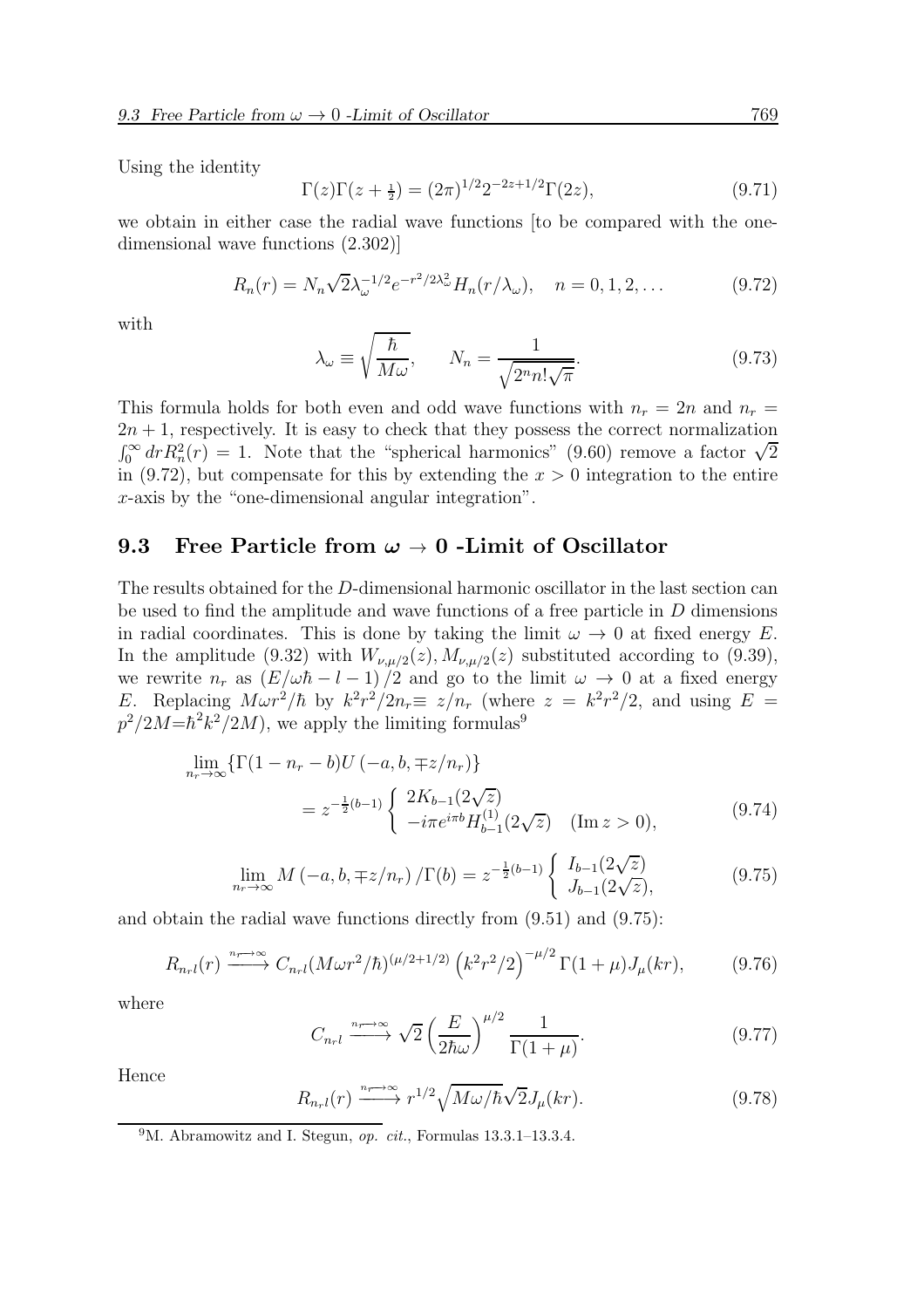Inserting these wave functions into the radial time evolution amplitude

$$
(r_b \tau_b | r_a \tau_a)_l = \sum_{n_r} R_{n_r l}(r_b) R_{n_r l}(r_b) e^{-E_n(\tau_b - \tau_a)/\hbar}, \qquad (9.79)
$$

and replacing the sum over  $n_r$  by the integral  $\int_0^\infty dk \ \hbar k / M \omega$  [in accordance with the  $n_r \to \infty$  limit of  $E_{n_r} = \omega \hbar (2n_r + l + D/2) \to \hbar^2 k^2 / 2M$ , we obtain the spectral representation of the free-particle propagator

$$
(r_b \tau_b | r_a \tau_a)_{\mu} = \sqrt{r_b r_a} \int_0^{\infty} dk \ k J_{\mu}(kr_b) J_{\mu}(kr_a) e^{-\frac{\hbar k^2}{2M} (\tau_b - \tau_a)}.
$$
 (9.80)

For comparison, we derive the same results directly from the initial spectral representation (9.2) in one dimension

$$
(x_b \tau_b | x_a \tau_a) = \int_{-\infty}^{\infty} \frac{dk}{2\pi} \exp\left[ik(x_b - x_a) - \frac{\hbar k^2}{2M} (\tau_b - \tau_a)\right].
$$
 (9.81)

Its "angular decomposition" is a decomposition with respect to even and odd wave functions

$$
(r_b \tau_b | r_a \tau_a)_{e,o} = \int_0^\infty \frac{dk}{\pi} [\cos k(r_b - r_a) \pm \cos k(r_b + r_a)] e^{-\frac{\hbar k^2}{2M}(\tau_b - \tau_a)}
$$
  

$$
= 2 \int_0^\infty \frac{dk}{\pi} \begin{cases} \cos kr_b & \cos kr_a \\ \sin kr_b & \sin kr_a \end{cases} e^{-\frac{\hbar k^2}{2M}(\tau_b - \tau_a)}. \tag{9.82}
$$

In D dimensions we use the expansion (8.100) for  $e^{i\mathbf{k}\cdot\mathbf{x}}$  to calculate the amplitude in the radial form

$$
\begin{split} (\mathbf{x}_b \tau_b | \mathbf{x}_a \tau_a) &= \int \frac{d^D k}{(2\pi)^D} e^{i\mathbf{k}(\mathbf{x}_b - \mathbf{x}_a)} e^{-\frac{\hbar k^2}{2M}(\tau_b - \tau_a)} \\ &= \frac{1}{(2\pi)^{D/2}} \int_0^\infty dk k^{2\nu} \frac{1}{(kR)^\nu} J_\nu(kR) e^{-\frac{\hbar k^2}{2M}(\tau_b - \tau_a)}, \end{split} \tag{9.83}
$$

with  $\nu \equiv D/2 - 1$ . With the help of the addition theorem for Bessel functions<sup>10</sup> (8.188) we rewrite

$$
\frac{1}{(kR)^{\nu}} J_{\nu}(kR) = \frac{2^{\nu} \Gamma(\nu)}{(k^2 r_b r_a)^{\nu}} \sum_{l=0}^{\infty} (\nu + l) J_{\nu+l}(kr_b) J_{\nu+l}(kr_a) C_l^{(\nu)}(\Delta \vartheta)
$$
(9.84)

and expand further according to

$$
\frac{1}{(kR)^{\nu}} J_{\nu}(kR) = \frac{(2\pi)^{D/2}}{(k^2 r_b r_a)^{\nu}} \sum_{l=0}^{\infty} J_{\nu+l}(kr_b) J_{\nu+l}(kr_a) \sum_{m} Y_{l\mathbf{m}}(\hat{\mathbf{x}}_b) Y_{l\mathbf{m}}^*(\hat{\mathbf{x}}_a), \tag{9.85}
$$

to obtain the radial amplitude

$$
(r_b \tau_b | r_a \tau_a)_l = \sqrt{r_b r_a} \int_0^\infty dk k J_{\nu+l}(kr_b) J_{\nu+l}(kr_a) e^{-\frac{\hbar k^2}{2M}(\tau_b - \tau_a)}, \tag{9.86}
$$

<sup>10</sup>I.S. Gradshteyn and I.M. Ryzhik, op. cit., Formula 8.532.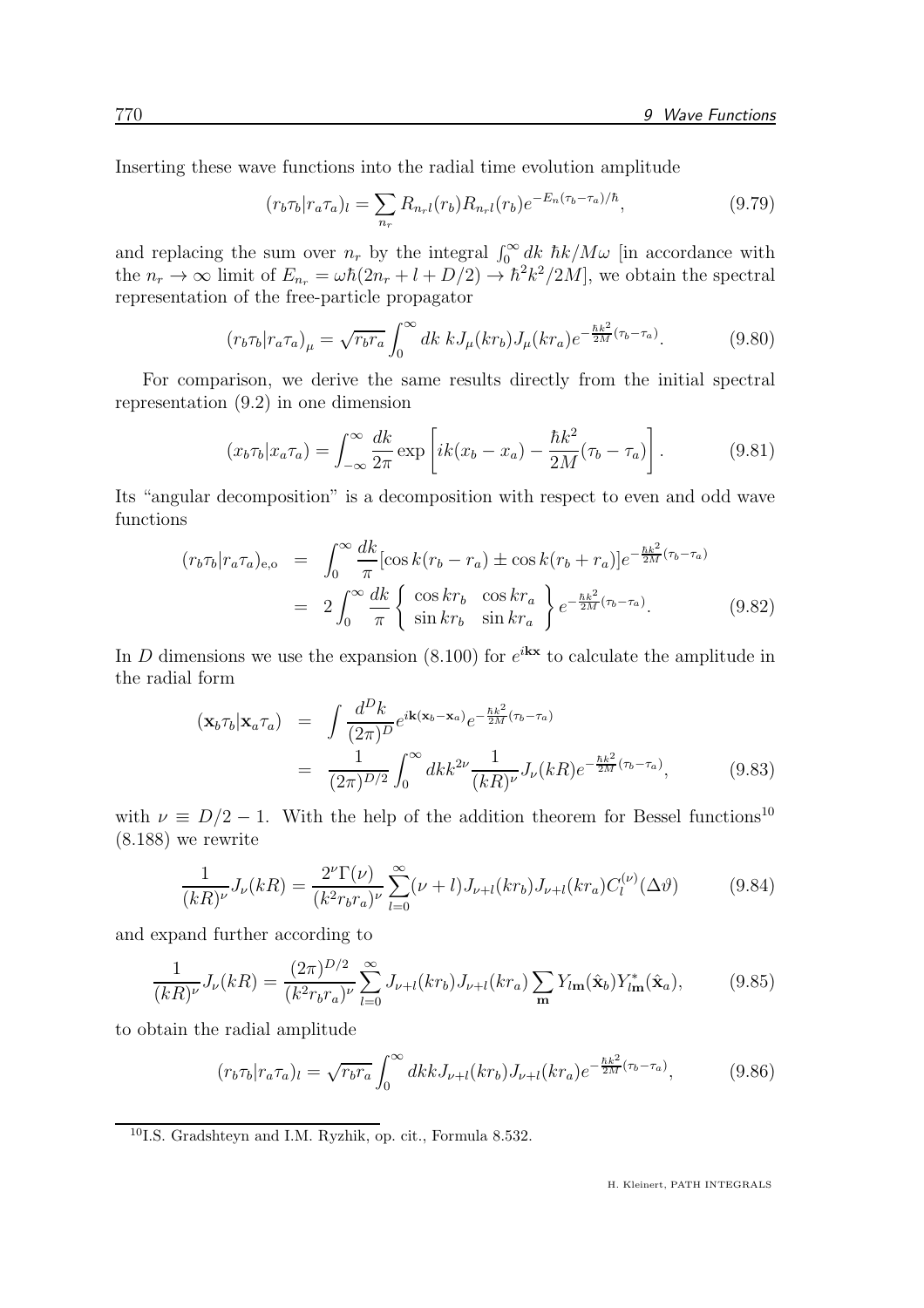just as in  $(9.80)$ .

For  $D = 1$ , this reduces to (9.82) using the particular Bessel functions

$$
\sqrt{z}J_{\mp 1/2}(z) = \frac{2}{\sqrt{2\pi}} \begin{Bmatrix} \cos z \\ \sin z \end{Bmatrix}.
$$
 (9.87)

#### 9.4 Charged Particle in Uniform Magnetic Field

Let us also find the wave functions of a charged particle in a magnetic field. The amplitude was calculated in Section 2.18. Again we work with the imaginary-time version. Factorizing out the free motion along the direction of the magnetic field, we write

$$
(\mathbf{x}_b \tau_b | \mathbf{x}_a \tau_a) = (z_b \tau_b | z_a \tau_a) (\mathbf{x}_b^{\perp} \tau_b | \mathbf{x}_a^{\perp} \tau_a), \tag{9.88}
$$

with

$$
(z_b \tau_b | z_a \tau_a) = \frac{1}{\sqrt{2\pi\hbar(\tau_b - \tau_a)/M}} \exp\left\{-\frac{M}{2\hbar} \frac{(z_b - z_a)^2}{\tau_b - \tau_a}\right\},\tag{9.89}
$$

and have for the amplitude in the transverse direction

$$
(\mathbf{x}_b^{\perp}\tau_b|\mathbf{x}_a^{\perp}\tau_a) = \frac{M}{2\pi\hbar(\tau_b - \tau_a)}\frac{\omega(\tau_b - \tau_a)/2}{\sinh\left[\omega(\tau_b - \tau_a)/2\right]} \exp\left[-\mathcal{A}_l^{\perp}/\hbar\right],\tag{9.90}
$$

with the classical transverse action

$$
\mathcal{A}_l^{\perp} = \frac{M\omega}{2} \left\{ \frac{1}{2} \coth\left[\omega(\tau_b - \tau_a)/2\right] (\mathbf{x}_b^{\perp} - \mathbf{x}_a^{\perp})^2 + \mathbf{x}_a^{\perp} \times \mathbf{x}_b^{\perp} \right\}.
$$
 (9.91)

This result is valid if the vector potential is chosen as

$$
\mathbf{A} = \frac{1}{2}\mathbf{B} \times \mathbf{x}.\tag{9.92}
$$

In the other gauge with

$$
\mathbf{A} = (0, Bx, 0),\tag{9.93}
$$

there is an extra surface term, and  $\mathcal{A}_{\text{cl}}^{\perp}$  is replaced by

$$
\tilde{\mathcal{A}}_{\text{cl}}^{\perp} = \mathcal{A}_{\text{cl}}^{\perp} + \frac{M\omega}{2} (x_b y_b - x_a y_a). \tag{9.94}
$$

The calculation of the wave functions is quite different in these two gauges. In the gauge (9.93) we merely recall the expressions (2.663) and (2.665) and write down the integral representation

$$
(\mathbf{x}_b^{\perp}\tau_b|\mathbf{x}_a^{\perp}\tau_a) = \int \frac{dp_y}{2\pi\hbar} e^{ip_y(y_b - y_a)/\hbar} (x_b \tau_b|x_a \tau_a)_{x_0 = p_y/M\omega}, \qquad (9.95)
$$

with the oscillator amplitude in the  $x$ -direction

$$
(x_b \tau_b | x_a \tau_a)_{x_0} = \sqrt{\frac{M\omega}{2\pi\hbar \sinh[\omega(\tau_b - \tau_a)]}} \exp\left(-\frac{1}{\hbar} \mathcal{A}_{\text{cl}}^{\text{os}}\right),\tag{9.96}
$$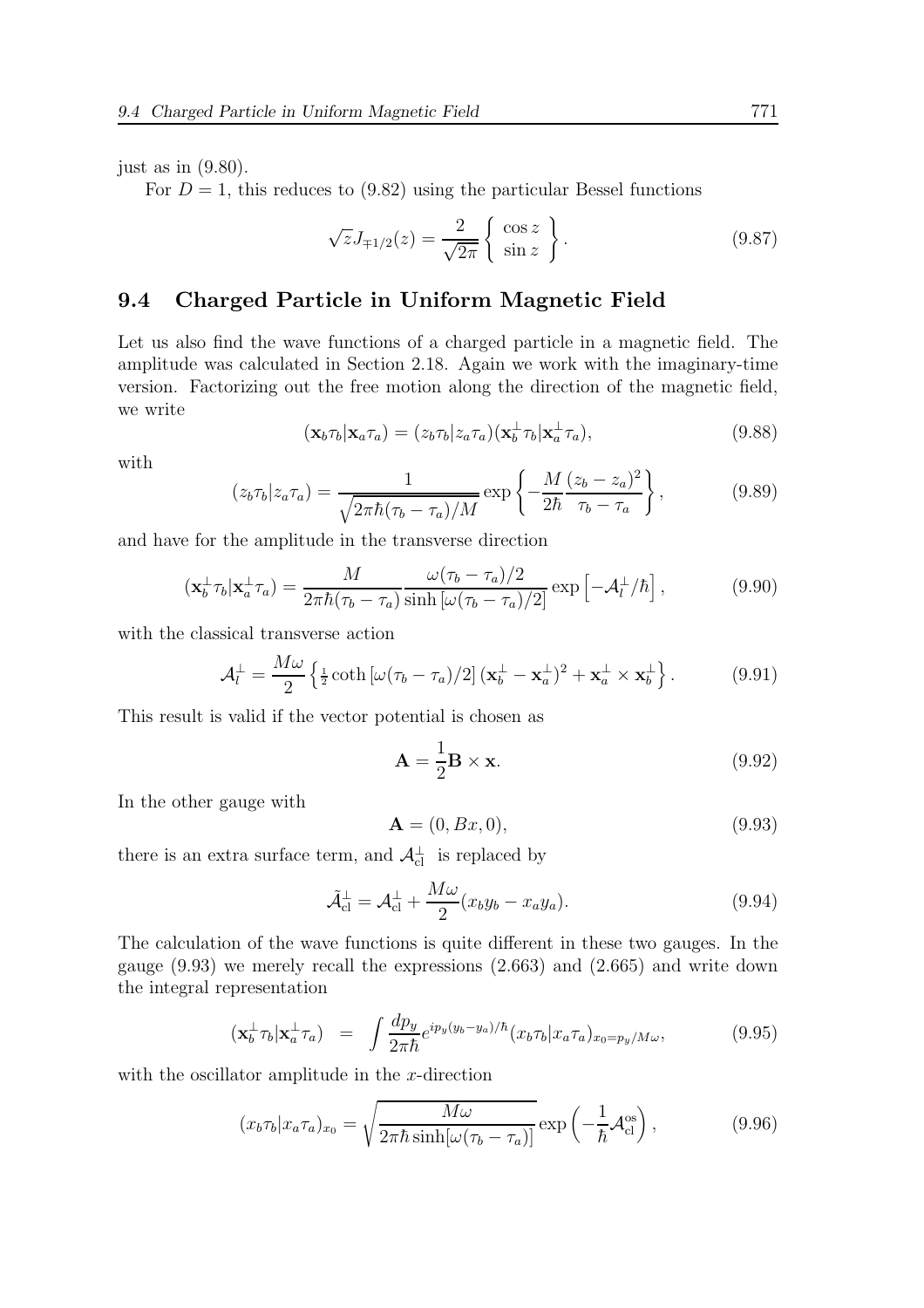and the classical oscillator action centered around  $x_0$ 

$$
\mathcal{A}_{\text{cl}}^{\text{os}} = \frac{M\omega}{2\sinh[\omega(\tau_b - \tau_a)]} \{[(x_b - x_0)^2 + (x_a - x_0)^2] \cosh[\omega(\tau_b - \tau_b)] -2(x_b - x_0)(x_a - x_0)\}.
$$
\n(9.97)

The spectral representation of the amplitude (9.96) is then

$$
(x_a \tau_b | x_a \tau_a)_{x_0} = \sum_{n=0}^{\infty} \psi_n (x_b - x_0) \psi_n (x_a - x_0) e^{-(n + \frac{1}{2}) \omega (\tau_b - \tau_a)}, \tag{9.98}
$$

where  $\psi_n(x)$  are the oscillator wave functions (2.302). This leads to the spectral representation of the full amplitude (9.88)

$$
(\mathbf{x}_b \tau_b | \mathbf{x}_a \tau_a) = \int \frac{dp_z}{2\pi \hbar} \int \frac{dp_y}{2\pi \hbar} e^{ip_z(z_b - z_a)/\hbar} \qquad (9.99)
$$
  
 
$$
\times \sum_{n=0}^{\infty} \psi_n (x_b - p_y / M\omega) \psi_n (x_a - p_y / M\omega) e^{-(n + \frac{1}{2})\omega(\tau_b - \tau_a)}.
$$

The combination of a sum and two integrals exhibits the complete set of wave functions of a particle in a uniform magnetic field. Note that the energy

$$
E_n = (n + \frac{1}{2})\hbar\omega\tag{9.100}
$$

is highly degenerate; it does not depend on  $p_y$ .

In the gauge  $\mathbf{A} = \frac{1}{2}\mathbf{B} \times \mathbf{x}$ , the spectral decomposition looks quite different. To derive it, the transverse Euclidean action is written down in radial coordinates [compare Eq.  $(2.669)$ ] as

$$
\mathcal{A}_{\text{cl}}^{\perp} = \frac{M}{2} \left\{ \frac{\omega}{2} \coth\left[\omega(\tau_b - \tau_a)/2\right] \left[r_b^2 + r_a^2 - 2r_b r_a \cos(\varphi_b - \varphi_a)\right] - i\omega r_b r_a \sin(\varphi_b - \varphi_a) \right\}.
$$
 (9.101)

This can be rearranged to

$$
\mathcal{A}_{\text{cl}}^{\perp} = \frac{M}{2} \frac{\omega}{2} \coth\left[\omega(\tau_b - \tau_a)/2\right] (r_b^2 + r_a^2) \n- \frac{M}{2} \frac{\omega}{\sinh\left[\omega(\tau_b - \tau_a)/2\right]} \cos\left[\varphi_b - \varphi_a - i\omega(\tau_b - \tau_a)/2\right].
$$
\n(9.102)

We now expand  $e^{-\mathcal{A}_{cl}^{\perp}/\hbar}$  into a series of Bessel functions using (8.5)

$$
e^{-\mathcal{A}_{\text{cl}}^{\perp}/\hbar} = \exp\left\{-\frac{M}{2\hbar}\frac{\omega}{2}\coth\left[\omega(\tau_b - \tau_a)/2\right](r_b^2 + r_a^2)\right\}
$$
(9.103)  

$$
\times \sum_{m=-\infty}^{\infty} I_m \left(\frac{M\omega}{2\hbar}\frac{r_b r_a}{\sinh\left[\omega(\tau_b - \tau_a)/2\right]}\right) e^{m\omega(\tau_b - \tau_a)/2} e^{im(\varphi_b - \varphi_a)}.
$$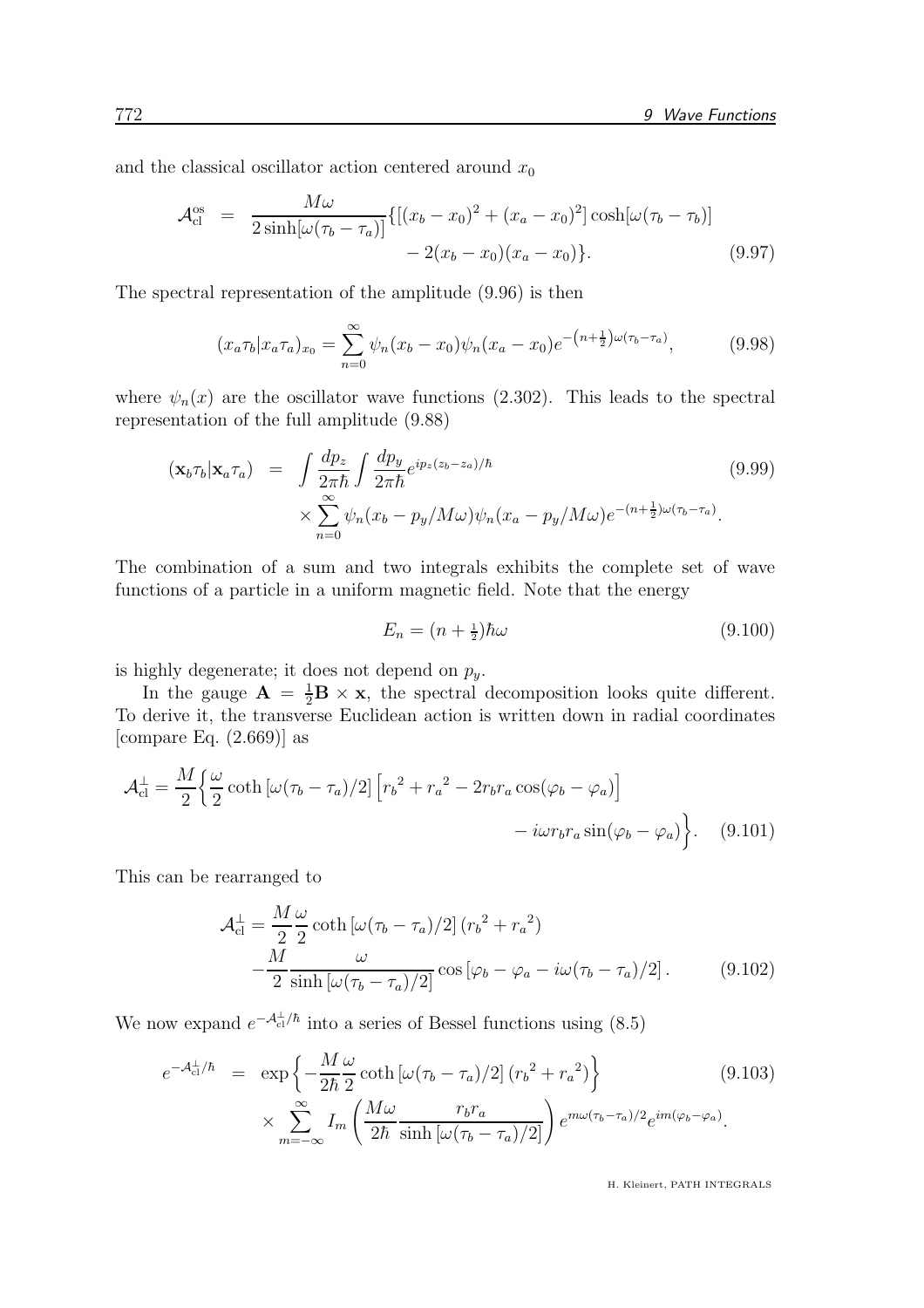The fluctuation factor is the same as before. Hence we obtain the angular decomposition of the transverse amplitude

$$
(\mathbf{x}_b^{\perp}\tau_b|\mathbf{x}_a^{\perp}\tau_a) = \frac{1}{\sqrt{r_b r_a}} \sum_m (r_b \tau_b | r_a \tau_a)_m \frac{1}{2\pi} e^{im(\varphi_b - \varphi_a)}, \tag{9.104}
$$

where

$$
(r_b \tau_b | r_a \tau_a)_m = \sqrt{r_b r_a} \frac{M \omega}{2\hbar \eta} \frac{\eta}{\sinh \eta} \exp\left[ -\frac{M}{2\hbar} \frac{\omega}{2} \coth \eta (r_b^2 + r_a^2) \right] I_m \left( \frac{M \omega r_b r_a}{2\hbar \sinh \eta} \right) e^{m\eta},\tag{9.105}
$$

with

$$
\eta \equiv \omega(\tau_b - \tau_a)/2. \tag{9.106}
$$

To find the spectral representation we go to the fixed-energy amplitude

$$
(r_b|r_a)_{m,E} = -i \int_{\tau_a}^{\infty} d\tau_b e^{E(\tau_b - \tau_a)/\hbar} (r_b \tau_b | r_a \tau_a)_m
$$
\n
$$
= -i \sqrt{r_b r_a} \frac{M}{\hbar} \int_0^{\infty} d\eta \ e^{2\nu \eta} \frac{1}{\sinh \eta} e^{-(M\omega/4\hbar) \coth \eta (r_b^2 + r_a^2)} I_m \left( \frac{M\omega r_b r_a}{2\hbar \sinh \eta} \right).
$$
\n(9.107)

The integral is done with the help of formula (9.29) and yields

$$
(r_b|r_a)_{m,E} = -i\sqrt{r_b r_a} \frac{M}{\hbar} \frac{\Gamma\left(\frac{1}{2} - \nu + \frac{|m|}{2}\right)}{(M\omega/2\hbar)r_b r_a \Gamma(|m|+1)} \times W_{\nu,|m|/2} \left(\frac{M\omega}{2\hbar}r_b^2\right) M_{\nu,|m|/2} \left(\frac{M\omega}{2\hbar}r_a^2\right), \tag{9.108}
$$

with

$$
\nu \equiv \frac{E}{\omega \hbar} + \frac{m}{2}.\tag{9.109}
$$

The Gamma function  $\Gamma(1/2-\nu-|m|/2)$  has poles at

$$
\nu = \nu_r \equiv n_r + \frac{1}{2} + \frac{|m|}{2} \tag{9.110}
$$

of the form

$$
\Gamma(1/2 - \nu - |m|/2) \approx -\frac{1}{n_r!} \frac{(-1)^{n_r}}{\nu - \nu_r} \sim -\frac{(-1)^{n_r}}{n_r!} \frac{\omega \hbar}{E - E_{n_r m}}.
$$
\n(9.111)

The poles lie at the energies

$$
E_{n_r m} = \hbar \omega \left( n_r + \frac{1}{2} + \frac{|m|}{2} - \frac{m}{2} \right).
$$
 (9.112)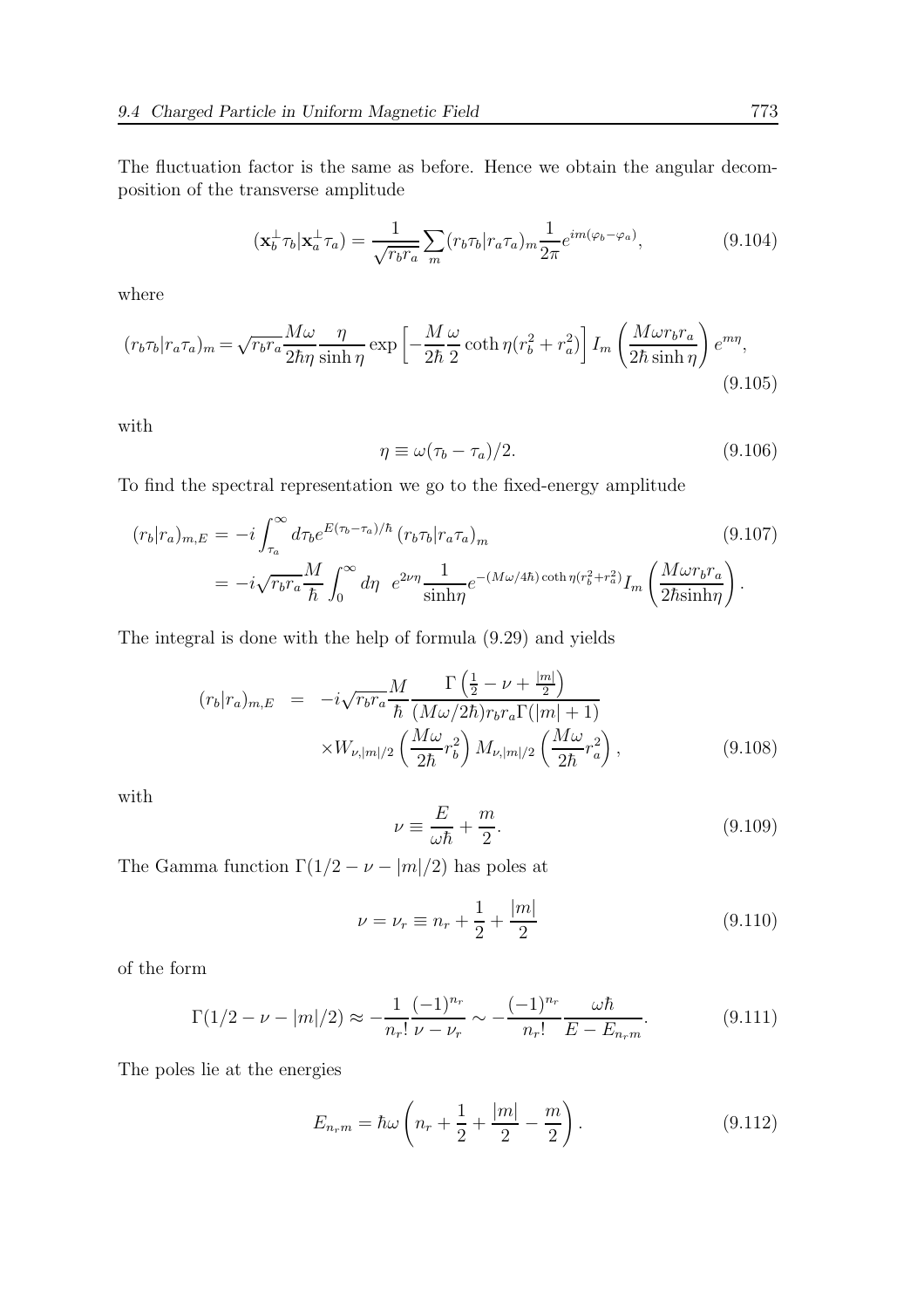These are the well-known Landau levels of a particle in a uniform magnetic field. The Whittaker functions at the poles are (for  $m > 0$ )

$$
M_{-\nu,m/2}(z) = e^{z/2} z^{\frac{1+m}{2}} M(-n_r, 1+m, -z), \tag{9.113}
$$

$$
W_{\nu,m/2}(z) = e^{-z/2} z^{\frac{1+m}{2}} (-)^{n_r} \frac{(n_r+m)!}{m!} M(-n_r, 1+m, z). \tag{9.114}
$$

The fixed-energy amplitude near the poles is therefore

$$
(r_b|r_a)_{m,E} \sim \frac{i\hbar}{E - E_{n_r m}} R_{n_r m}(r_b) R_{n_r m}(r_a), \qquad (9.115)
$$

with the radial wave functions<sup>11</sup>

$$
R_{n_r m}(r) = \sqrt{r} \left(\frac{M\omega}{\hbar}\right)^{1/2} \sqrt{\frac{(n_r + |m|)!}{n_r!}} \frac{1}{|m|!} \qquad (9.116)
$$
  
 
$$
\times \exp\left(-\frac{M\omega}{4\hbar}r^2\right) \left(\frac{M\omega}{2\hbar}r^2\right)^{|m|/2} M\left(-n_r, 1 + |m|, \frac{M\omega}{2\hbar}r^2\right).
$$

Using Eq. (9.53), they can be expressed in terms of Laguerre polynomials  $L_n^{\alpha}(z)$ :

$$
R_{n_r m} = \sqrt{r} \left(\frac{M\omega}{\hbar}\right)^{1/2} \sqrt{\frac{n_r!}{(n_r + |m|)!}} \exp\left(-\frac{M\omega}{4\hbar}r^2\right)
$$

$$
\times \left(\frac{M\omega}{2\hbar}r^2\right)^{|m|/2} L_{n_r}^{|m|} \left(\frac{M\omega}{2\hbar}r^2\right). \tag{9.117}
$$

The integral (9.54) ensures the orthonormality of the radial wave functions

$$
\int_0^\infty dr R_{n_r m}(r) R_{n'_r m}(r) = \delta_{n_r n'_r}.
$$
\n(9.118)

A Laplace transformation of the fixed-energy amplitude (9.108) gives, via the residue theorem, the spectral representation of the radial time evolution amplitude

$$
(r_b \tau_b | r_a \tau_a) = \sum_{n_r m} R_{n_r m}(r_b) R_{n_r m}(r_a) e^{-E_{n_r m} (\tau_b - \tau_a)/\hbar}, \qquad (9.119)
$$

with the energies  $(9.112)$ . The full wave functions in the transverse subspace are, of course,

$$
\psi_{n_r m}(\mathbf{x}) = \frac{1}{\sqrt{r}} R_{n_r m}(r) \frac{e^{im\varphi}}{\sqrt{2\pi}}.
$$
\n(9.120)

Comparing the energies (9.112) with (9.100), we identify the principal quantum number  $n$  as

$$
n \equiv n_r + \frac{|m|}{2} - \frac{m}{2}.
$$
 (9.121)

 $^{11}$  Compare with L.D. Landau and E.M. Lifshitz, *Quantum Mechanics*, Pergamon, London, 1965, p. 427.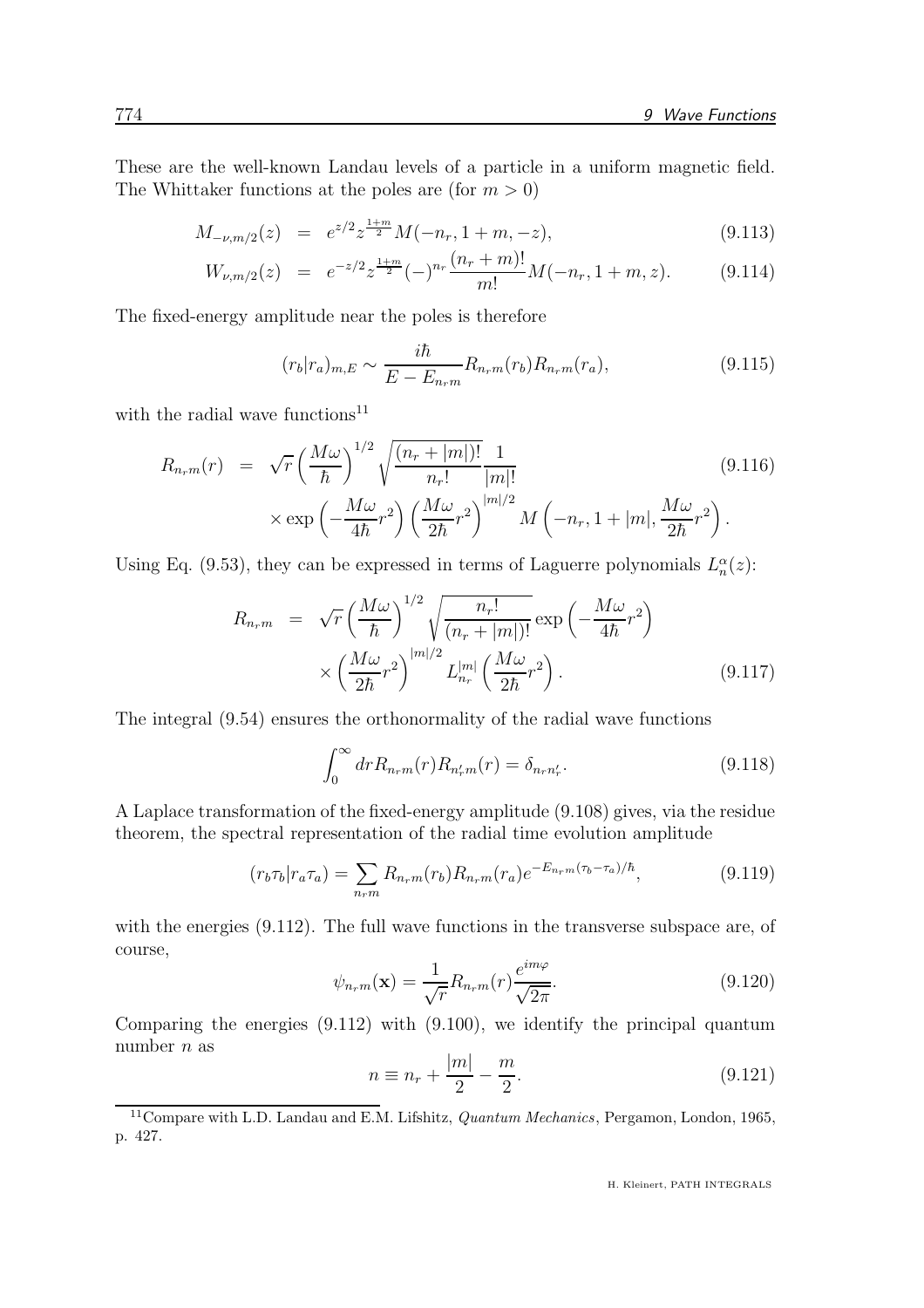Note that the infinite degeneracy of the energy levels observed in (9.100) with respect to  $p_y$  is now present with respect to m. This energy does not depend on m for  $m \geq 0$ . The somewhat awkward m-dependence of the energy can be avoided by introducing, instead of m, another quantum number  $n'$  related to  $n, m$  by

$$
m = n' - n.\tag{9.122}
$$

The states are then labeled by  $n, n'$  with both n and n' taking the values  $0, 1, 2, 3, \ldots$ . For  $n' < n$ , one has  $n' = n_r$  and  $m = n' - n < 0$ , whereas for  $n' \ge n$  one has  $n = n_r$ and  $m = n' - n \ge 0$ . There exists a natural way of generating the wave functions  $\psi_{n_r,m}(\mathbf{x})$  such that they appear immediately with the quantum numbers  $n, n'$ . For this we introduce the Landau radius

$$
a = \sqrt{\frac{2\hbar}{M\omega}} = \sqrt{\frac{2\hbar c}{eB}}\tag{9.123}
$$

as a length parameter and define the dimensionless transverse coordinates

$$
z = (x + iy)/\sqrt{2}a, \quad z^* = (x - iy)/\sqrt{2}a. \tag{9.124}
$$

It is then possible to prove that the  $\psi_{n_r m}$ 's coincide with the wave functions

$$
\psi_{n,n'}(z,z^*) = N_{n,n'}e^{z^*z} \left(-\frac{1}{\sqrt{2}}\partial_{z^*}\right)^n \left(-\frac{1}{\sqrt{2}}\partial_z\right)^{n'}e^{-2z^*z}.\tag{9.125}
$$

The normalization constants are obtained by observing that the differential operators

$$
e^{z^*z} \left(-\frac{1}{\sqrt{2}}\partial_{z^*}\right) e^{-z^*z} = \frac{1}{\sqrt{2}}(-\partial_{z^*} + z),
$$
  
\n
$$
e^{z^*z} \left(-\frac{1}{\sqrt{2}}\partial_z\right) e^{-z^*z} = \frac{1}{\sqrt{2}}(-\partial_z + z^*)
$$
\n(9.126)

behave algebraically like two independent creation operators

$$
\hat{a}^{\dagger} = \frac{1}{\sqrt{2}}(-\partial_{z^*} + z),
$$
  
\n
$$
\hat{b}^{\dagger} = \frac{1}{\sqrt{2}}(-\partial_z + z^*),
$$
\n(9.127)

whose conjugate annihilation operators are

$$
\hat{a} = \frac{1}{\sqrt{2}} (\partial_z + z^*), \n\hat{b} = \frac{1}{\sqrt{2}} (\partial_{z^*} + z).
$$
\n(9.128)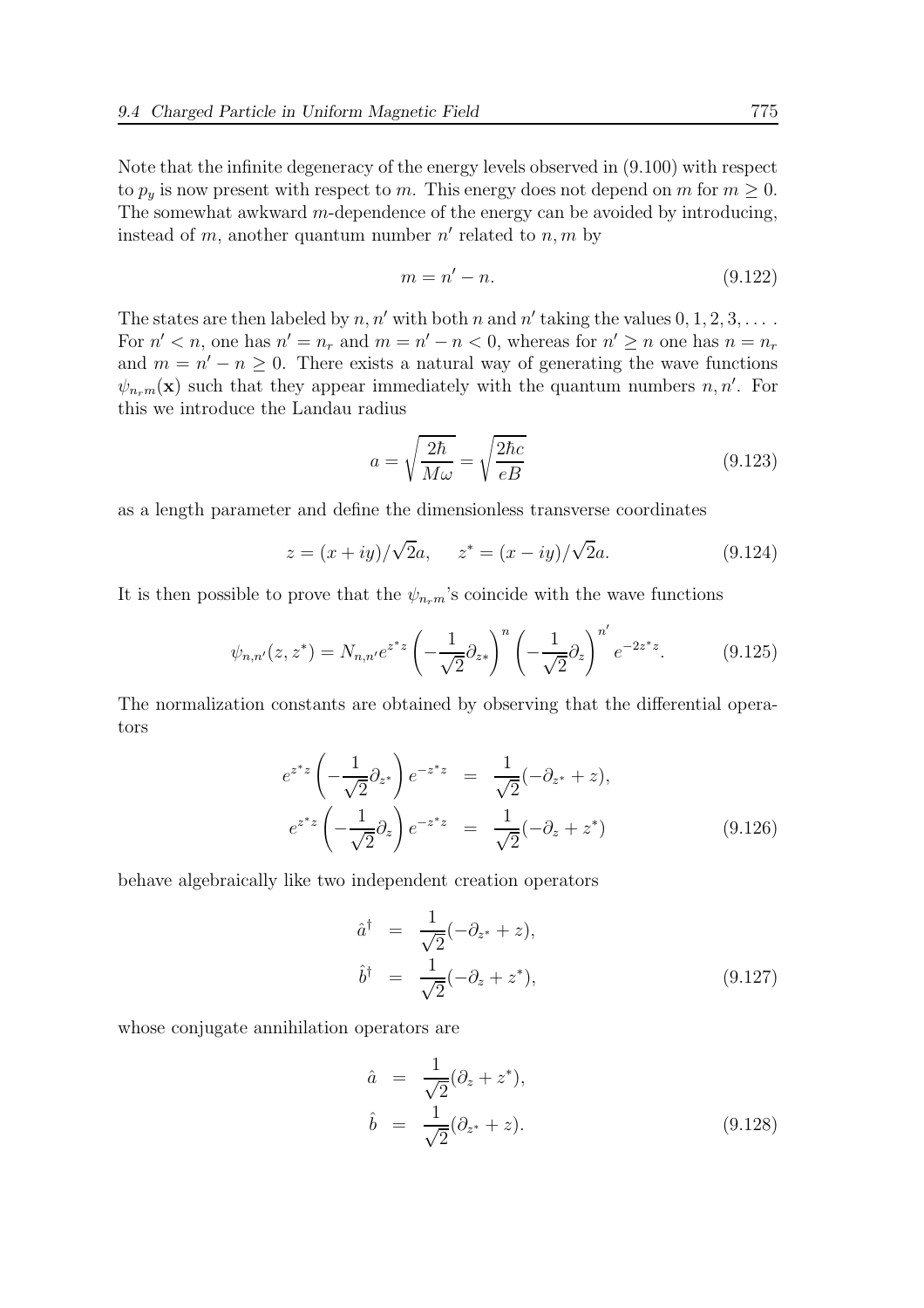The ground state wave function annihilated by these is

$$
\psi_{0,0}(z, z^*) = \langle z, z^* | 0 \rangle \propto e^{-z^* z}.
$$
\n(9.129)

We can therefore write the complete set of wave functions as

$$
\psi_{n,n'}(z,z^*) = N_{nn'}\hat{a}^{\dagger n}\hat{b}^{\dagger n'}\psi_{0,0}(z,z^*).
$$
\n(9.130)

Using the fact that  $\hat{a}^{\dagger *} = \hat{b}^{\dagger}$ ,  $\hat{b}^{\dagger *} = \hat{a}^{\dagger}$ , and that partial integrations turn  $\hat{b}^{\dagger}$ ,  $\hat{a}^{\dagger}$  into  $\hat{a}, \hat{b}$ , respectively, the normalization integral can be rewritten as

$$
\int dx dy \psi_{n_1,n'_1}(z, z^*) \psi_{n_2,n'_2}(z, z^*)
$$
\n
$$
= N_{n_1 n'_1} N_{n_2 n'_2} \int dx dy \left[ (a^{\dagger})^{n_1} (b^{\dagger})^{n'_1} e^{-z^* z} \right] \left[ (a^{\dagger})^{n_2} (b^{\dagger})^{n'_2} e^{-z^* z} \right]
$$
\n
$$
= N_{n_1 n'_1} N_{n_2 n'_2} \int dx dy e^{-2z^* z} \left( a^{n_1} b^{n'_1} a^{\dagger n_2} b^{\dagger n'_2} \right).
$$
\n(9.131)

Here the commutation relations between  $\hat{a}^{\dagger}, \hat{b}^{\dagger}, \hat{a}, \hat{b}$  serve to reduce the parentheses in the last line to

$$
n_1!n_2! \delta_{n_1n'_1}\delta_{n_2n'_2}.\tag{9.132}
$$

The trivial integral

$$
\int dx dy \ e^{-2z^*z} = \pi \int dr^2 \ e^{-r^2/a^2} = \pi a^2 \tag{9.133}
$$

shows that the normalization constants are

$$
N_{n,n'} = \frac{1}{\sqrt{\pi a^2 n! n'!}}.\tag{9.134}
$$

Let us prove the equality of  $\psi_{n,m}$  and  $\psi_{n,n'}$  up to a possible overall phase. For this we first observe that  $z, \partial_{z^*}$  and  $z^*, \partial_z$  carry phase factors  $e^{i\varphi}$  and  $e^{-i\varphi}$ , respectively, so that the two wave functions have obviously the azimuthal quantum number  $m = n$  $n'$ . Second, we make sure that the energies coincide by considering the Schrödinger equation corresponding to the action (2.643)

$$
\frac{1}{2M} \left( -i\hbar \mathbf{\nabla} - \frac{e}{c} \mathbf{A} \right)^2 \psi = E \psi.
$$
 (9.135)

In the gauge where

$$
\mathbf{A}=(0,Bx,0),
$$

it reads

$$
-\frac{\hbar^2}{2M} \left[ \partial_x^2 + (\partial_y - i\frac{eB}{c}x)^2 + \partial_z^2 \right] \psi = E\psi,
$$
\n(9.136)

and the wave functions can be taken from Eq. (9.99). In the gauge where

$$
\mathbf{A} = (-By/2, Bx/2, 0), \tag{9.137}
$$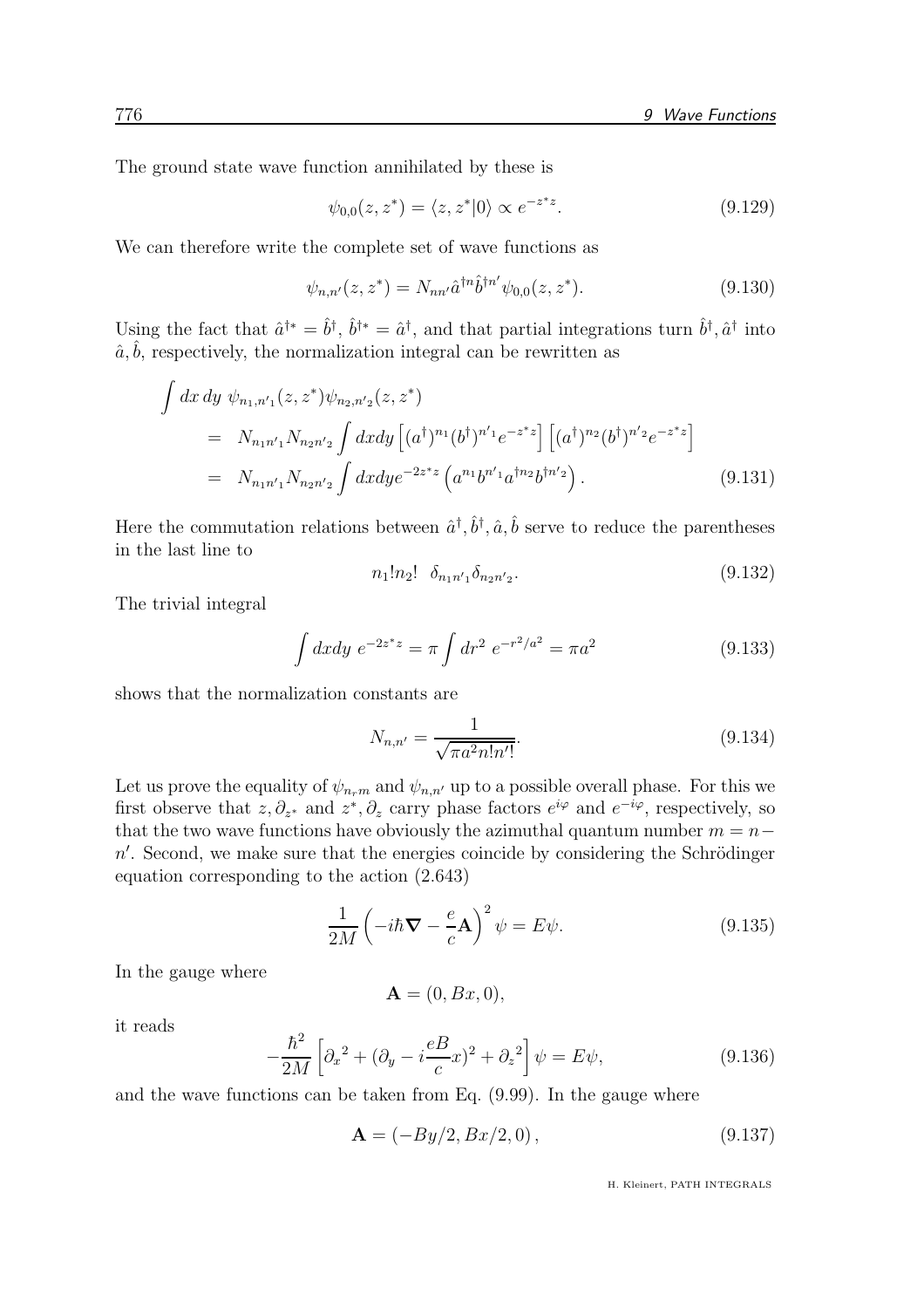on the other hand, the Schrödinger equation becomes, in cylindrical coordinates,

$$
\left[ -\frac{\hbar^2}{2M} \left( \partial_r^2 + \frac{1}{r} \partial_r + \frac{1}{r^2} \partial_\varphi^2 + \partial_z^2 \right) - \frac{ie\hbar B}{2Mc} \partial_\varphi + \frac{e^2 B^2}{8Mc^2} r^2 \right] \psi(r, z, \varphi)
$$
  
=  $E \psi(r, z, \varphi).$  (9.138)

Employing a reduced radial coordinate  $\rho = r/a$  and factorizing out a plane wave in the z-direction,  $e^{ip_z z/\hbar}$ , this takes the form

$$
\left[\partial_{\rho}^{2} + \frac{1}{\rho}\partial_{\rho} + \frac{a^{2}}{\hbar^{2}}(2ME - p_{z}^{2}) - \rho^{2} - 2i\partial_{\varphi} - \frac{1}{\rho^{2}}\partial_{\varphi}^{2}\right]\psi(r,\varphi) = 0.
$$
 (9.139)

The solutions are

$$
\psi_{n_r m}(r,\varphi) \propto e^{im\varphi} e^{-\rho^2/2} \rho^{|m|/2} M\left(-n_r, |m| + \frac{1}{2}, \rho\right),\tag{9.140}
$$

where the confluent hypergeometric functions  $M\left(-n_r, |m| + \frac{1}{2}\right)$  $(\frac{1}{2}, \rho)$  are polynomials for integer values of the radial quantum number

$$
n_r = n + \frac{1}{2}m - \frac{1}{2}|m| - \frac{1}{2},\tag{9.141}
$$

as in (9.116). The energy is related to the principal quantum number by

$$
n + \frac{1}{2} \equiv \frac{a^2}{\hbar^2} \left( 2ME - p_z^2 \right).
$$
 (9.142)

Since

$$
\frac{2Ma^2}{\hbar^2} = \frac{1}{\hbar\omega},\tag{9.143}
$$

the energy is

$$
E = \left(n + \frac{1}{2}\right)\hbar\omega + \frac{p_z^2}{2M}.\tag{9.144}
$$

We now observe that the Schrödinger equation  $(9.139)$  can be expressed in terms of the creation and annihilation operators (9.127), (9.128) as

$$
4\left[-(a^{\dagger}a+1/2)+\frac{1}{\hbar\omega}\left(E-\frac{p_z^2}{2M}\right)\right]\psi(z,z^*)=0.
$$
 (9.145)

This proves that the algebraically constructed wave functions  $\psi_{n,n'}$  in (9.130) coincide with the wave functions  $\psi_{n_r m}$  of (9.116) and (9.140), up to an irrelevant phase. Note that the energy depends only on the number of a-quanta; it is independent of the number of b-quanta.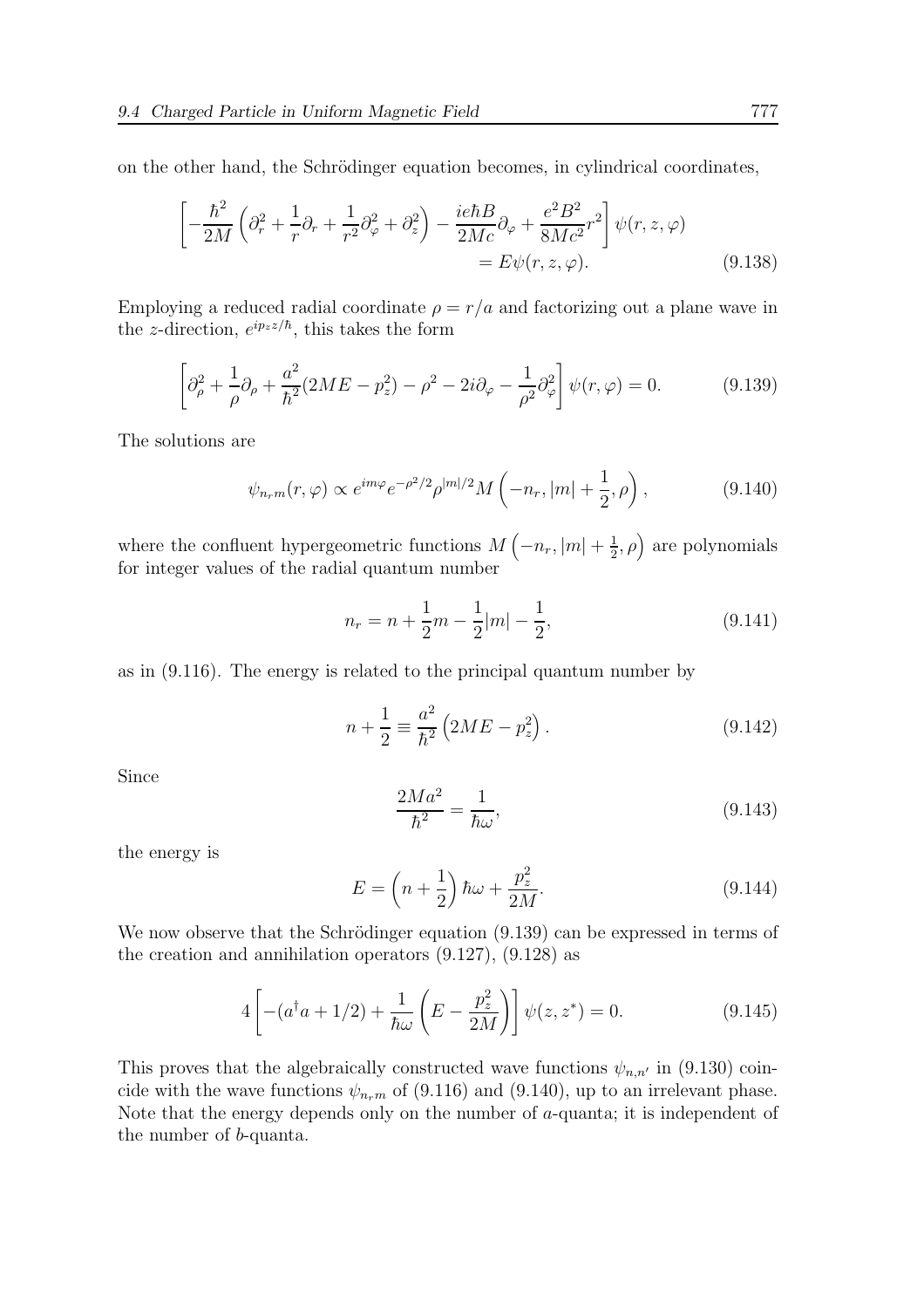## 9.5 Dirac  $\delta$ -Function Potential

For a particle in a Dirac  $\delta$ -function potential, the fixed-energy amplitudes  $(\mathbf{x}_b|\mathbf{x}_a)_E$ can be calculated by performing a perturbation expansion around a free-particle amplitude and summing it up exactly. For any time-independent potential  $V(\mathbf{x})$ , in addition to a harmonic potential  $M\omega^2\mathbf{x}^2/2$ , the perturbation expansion in Eq. (3.478) can be Laplace-transformed in the imaginary time via (9.3) to find

$$
(\mathbf{x}_b|\mathbf{x}_a)_E = (\mathbf{x}_b|\mathbf{x}_a)_{\omega,E} - \frac{i}{\hbar} \int d^D x_1(\mathbf{x}_b|\mathbf{x}_1)_{\omega,E} V(\mathbf{x}_1)(\mathbf{x}_1|\mathbf{x}_a)_{\omega,E} + -\frac{1}{\hbar^2} \int d^D x_2 \int d^D x_1(\mathbf{x}_b|\mathbf{x}_2)_{\omega,E} V(\mathbf{x}_2)(\mathbf{x}_2|\mathbf{x}_1)_{\omega,E} V(\mathbf{x}_1)(\mathbf{x}_1|\mathbf{x}_a)_{\omega,E} + \cdots
$$
\n(9.146)

If the potential is a Dirac  $\delta$ -function centered around **X**,

$$
V(\mathbf{x}) = g \, \delta^{(D)}(\mathbf{x} - \mathbf{X}), \qquad g \equiv \frac{\hbar^2}{M l^{2-D}}, \tag{9.147}
$$

this series simplifies to

$$
(\mathbf{x}_b|\mathbf{x}_a)_E = (\mathbf{x}_b|\mathbf{x}_a)_{\omega,E} - \frac{ig}{\hbar}g(\mathbf{x}_b|\mathbf{X})_{\omega,E}(\mathbf{X}|\mathbf{x}_a)_{\omega,E} - \frac{g^2}{\hbar^2}(\mathbf{x}_b|\mathbf{X})_{\omega,E}(\mathbf{X}|\mathbf{X})_{\omega,E}(\mathbf{X}|\mathbf{x}_a)_{\omega,E} + \dots, \tag{9.148}
$$

and can be summed up to

$$
(\mathbf{x}_b|\mathbf{x}_a)_E = (\mathbf{x}_b|\mathbf{x}_a)_{\omega,E} - i\frac{g}{\hbar} \frac{(\mathbf{x}_b|\mathbf{X})_{\omega,E}(\mathbf{X}|\mathbf{x}_a)_{\omega,E}}{1 + i\frac{g}{\hbar}(\mathbf{X}|\mathbf{X})_{\omega,E}}.
$$
\n(9.149)

This is, incidentally, true if a  $\delta$ -function potential is added to an arbitrary solvable fixed-energy amplitude, not just the harmonic one.

If the δ-function is the only potential, we use formula (9.149) with  $\omega = 0$ , so that  $(\mathbf{x}_b|\mathbf{x}_a)_{0,E}$  reduces to the fixed-energy amplitude (9.12) of a free particle, and obtain directly

$$
(\mathbf{x}_{b}|\mathbf{x}_{a})_{E} = -2i\frac{M}{\hbar} \frac{\kappa^{D-2}}{(2\pi)^{D/2}} \frac{K_{D/2-1}(\kappa R)}{(\kappa R)^{D/2-1}} -\frac{ig}{\hbar} \frac{i\frac{2M}{\hbar} \frac{\kappa^{D-2}}{(2\pi)^{D/2}} \frac{K_{D/2-1}(\kappa R_{b})}{(\kappa R_{b})^{D/2-1}} \times i\frac{2M}{\hbar} \frac{\kappa^{D-2}}{(2\pi)^{D/2}} \frac{K_{D/2-1}(\kappa R_{a})}{(\kappa R_{a})^{D/2-1}} -\frac{g}{\hbar} \frac{2M}{\hbar} \frac{\kappa^{D-2}}{\pi^{D/2}} \frac{K_{D/2-1}(\kappa \delta)}{(\kappa \delta)^{D/2-1}},
$$
(9.150)

where  $R \equiv |\mathbf{x}_b - \mathbf{x}_a|$  and  $R_{a,b} \equiv |\mathbf{x}_{a,b} - \mathbf{X}|$ , and  $\delta$  is an infinitesimal distance regularizing a possible singularity at zero-distance. In  $D = 1$  dimension, this reduces to

$$
(x_b|x_a)_E = -i\frac{M}{\hbar} \frac{1}{\kappa} e^{-\kappa R} + i\frac{M}{\hbar \kappa} e^{\kappa (R_b + R_a)} \frac{1}{l\kappa + 1},
$$
(9.151)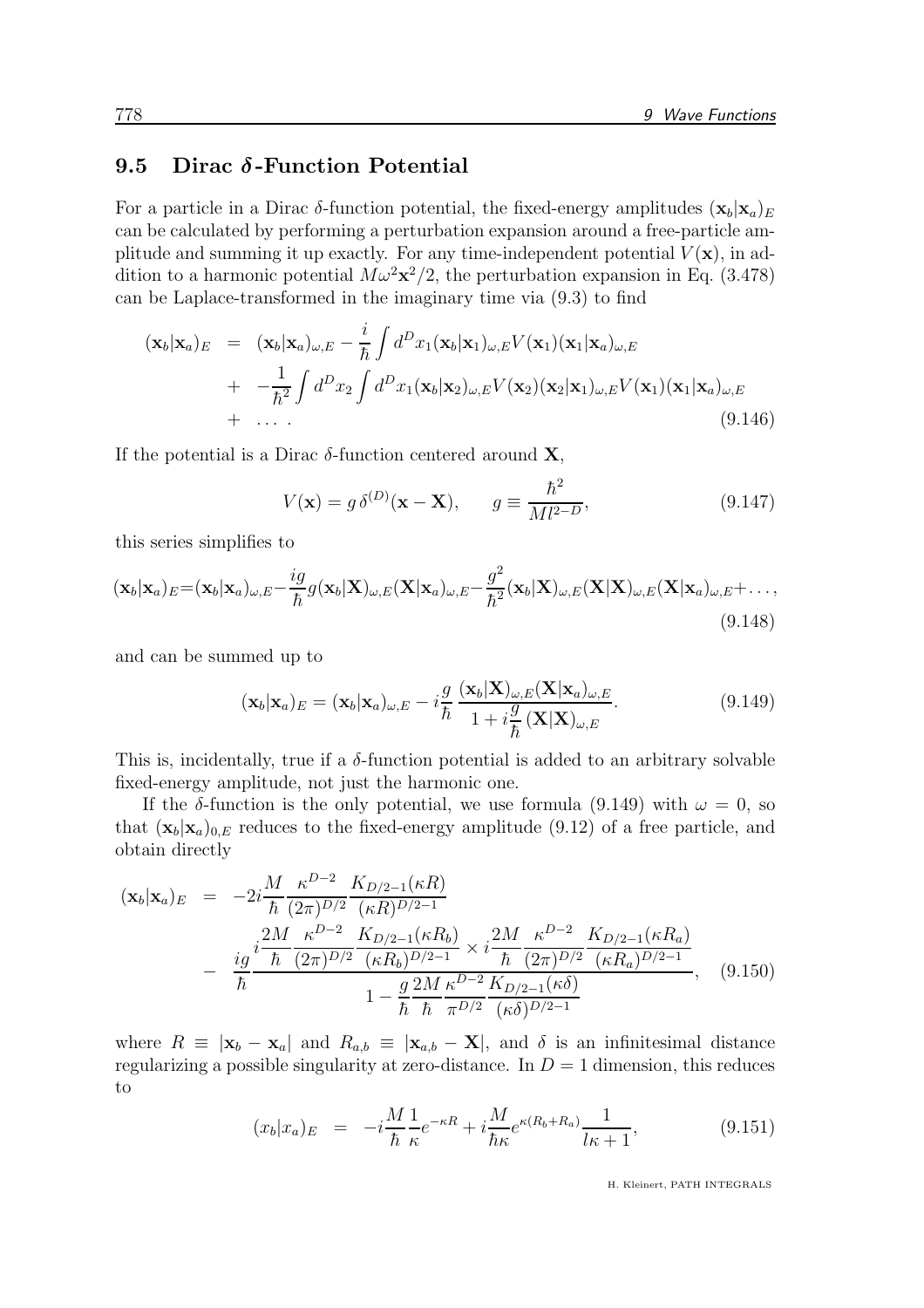For an attractive potential with  $l < 0$ , the second term can be written as

$$
-i\frac{1}{\kappa l^2} \frac{\hbar}{E + \hbar^2 / 2M l^2} e^{\kappa (R_b + R_a)},\tag{9.152}
$$

exhibiting a pole at the bound-state energy  $E_B = -\hbar/2Ml^2$ . In its neighborhood, the pole contribution reads

$$
\frac{2}{l}e^{-(R_b+R_a)/l}\frac{i\hbar}{E+\hbar^2/2Ml^2}.
$$
\n(9.153)

This has precisely the spectral form (1.325) with the normalized bound-state wave function

$$
\psi_B(x) = \sqrt{\frac{2}{l}} \, e^{-|x - X|/l}.\tag{9.154}
$$

In  $D = 3$  dimensions, the amplitude (9.150) becomes

$$
(\mathbf{x}_b|\mathbf{x}_a)_E = -i\frac{M}{\hbar} \frac{1}{2\pi R} e^{-\kappa R} + i\frac{M}{\hbar} \frac{e^{\kappa R_b}}{2\pi R_b} \frac{e^{\kappa R_a}}{2\pi R_a} \frac{1}{1/l + e^{-\kappa \delta}/2\pi \delta}.
$$
 (9.155)

In the limit  $\delta \to 0$ , the denominator requires renormalization. We introduce a renormalized coupling length scale

$$
\frac{1}{l_r} \equiv 1 + \frac{1}{2\pi\delta},\tag{9.156}
$$

and rewrite the last factor in (9.155) as

$$
\frac{1}{1/l_r - \kappa/2\pi}.\tag{9.157}
$$

For  $l_r < 0$ , this has a pole at the bound-state energy  $E_B = -4\pi^2\hbar^2/2Ml_R^2$  of the form

$$
-l_r E_B \frac{1}{E - E_B}.\tag{9.158}
$$

The total pole term in (9.155) can therefore be written as

$$
\psi_B(\mathbf{x}_b)\psi_B^*(\mathbf{x}_a)\frac{i\hbar}{E - E_B},\tag{9.159}
$$

with  $\kappa_B = \sqrt{2ME_B}/\hbar = 2\pi/l_r$  and the normalized bound-state wave functions

$$
\psi_B(\mathbf{x}) = \left(\frac{\kappa_B^2}{4\pi^2}\right)^{1/4} \frac{e^{-\kappa_B |\mathbf{x} - \mathbf{X}|}}{r}.
$$
\n(9.160)